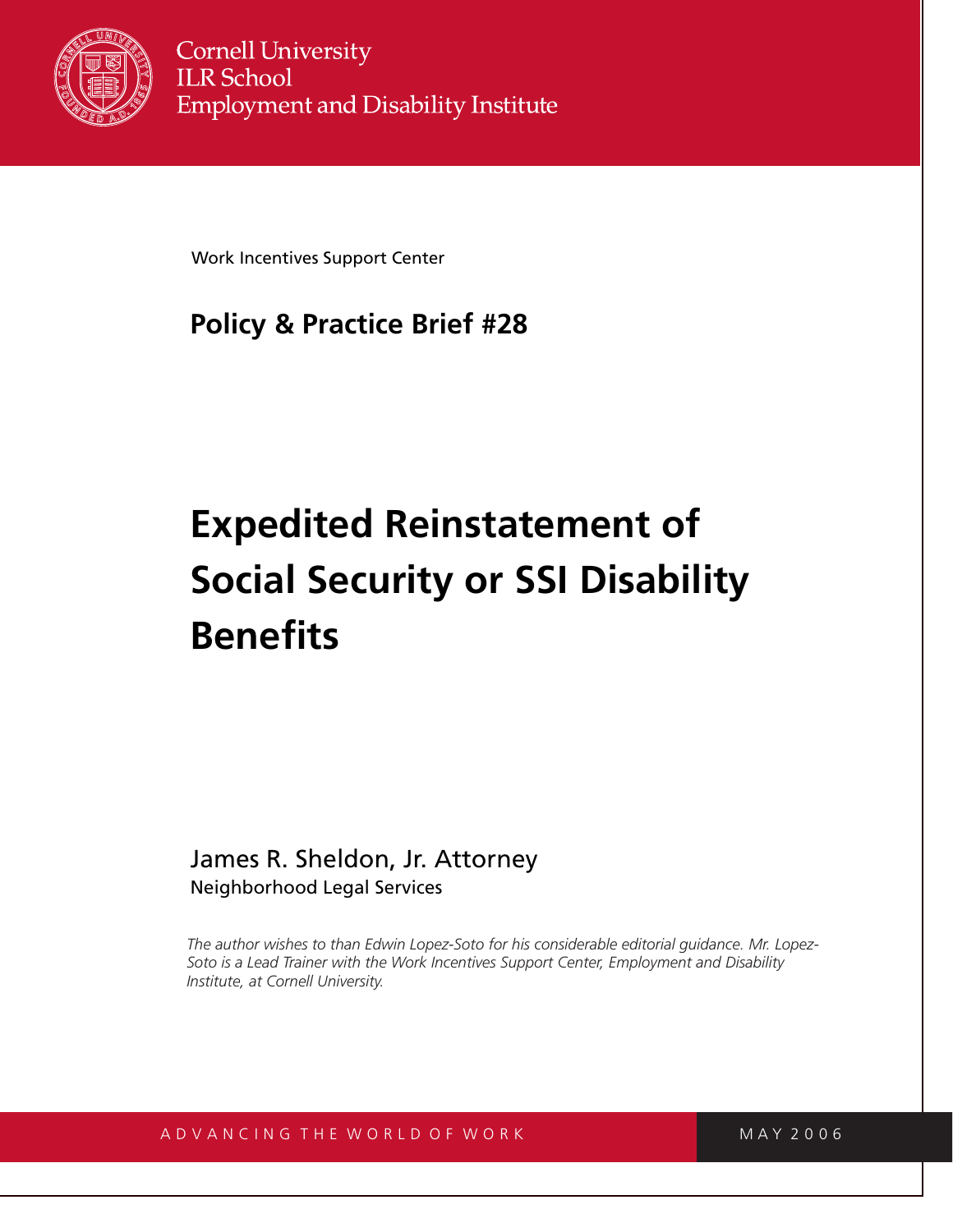This is one of a series of articles written for benefits specialists employed by Benefits Planning, Assistance and Outreach projects and attorneys and advocates employed by Protection and Advocacy for Beneficiaries of Social Security programs. Materials contained within this policy brief have been reviewed for accuracy by the Social Security Administration (SSA), Office of Employment Support. However, the thoughts and opinions expressed in these materials are those of the authors and do not necessarily reflect the viewpoints or official policy positions of the SSA.The information, materials and technical assistance are intended solely as information guidance and are neither a determination of legal rights or responsibilities, nor binding on any agency with implementation and/or administrative responsibilities.

| <b>Table of Contents</b>                                                                    |                                                                                                                                                                                                               |
|---------------------------------------------------------------------------------------------|---------------------------------------------------------------------------------------------------------------------------------------------------------------------------------------------------------------|
|                                                                                             |                                                                                                                                                                                                               |
|                                                                                             |                                                                                                                                                                                                               |
| PART I-<br><b>Eligibility Rules</b>                                                         | Establishing the Context for Expedited Reinstatement in the SSDI Program:<br>The Substantial Gainful Activity, Trial Work Period, and Extended Period of                                                      |
|                                                                                             |                                                                                                                                                                                                               |
| <b>PART II-</b><br><b>Expedited Reinstatement of SSDI</b><br><b>PART III —</b>              |                                                                                                                                                                                                               |
| <b>Expedited Reinstatement of SSDI</b><br>Application of Expedited Reinstatement Rules with | Additional Discussion of Selected EXR Eligibility Criteria for SSDI  12<br>Second Trial Work Period and Extended Period of Eligibility  16<br>Choosing to Request EXR versus Filing a New SSDI Application 18 |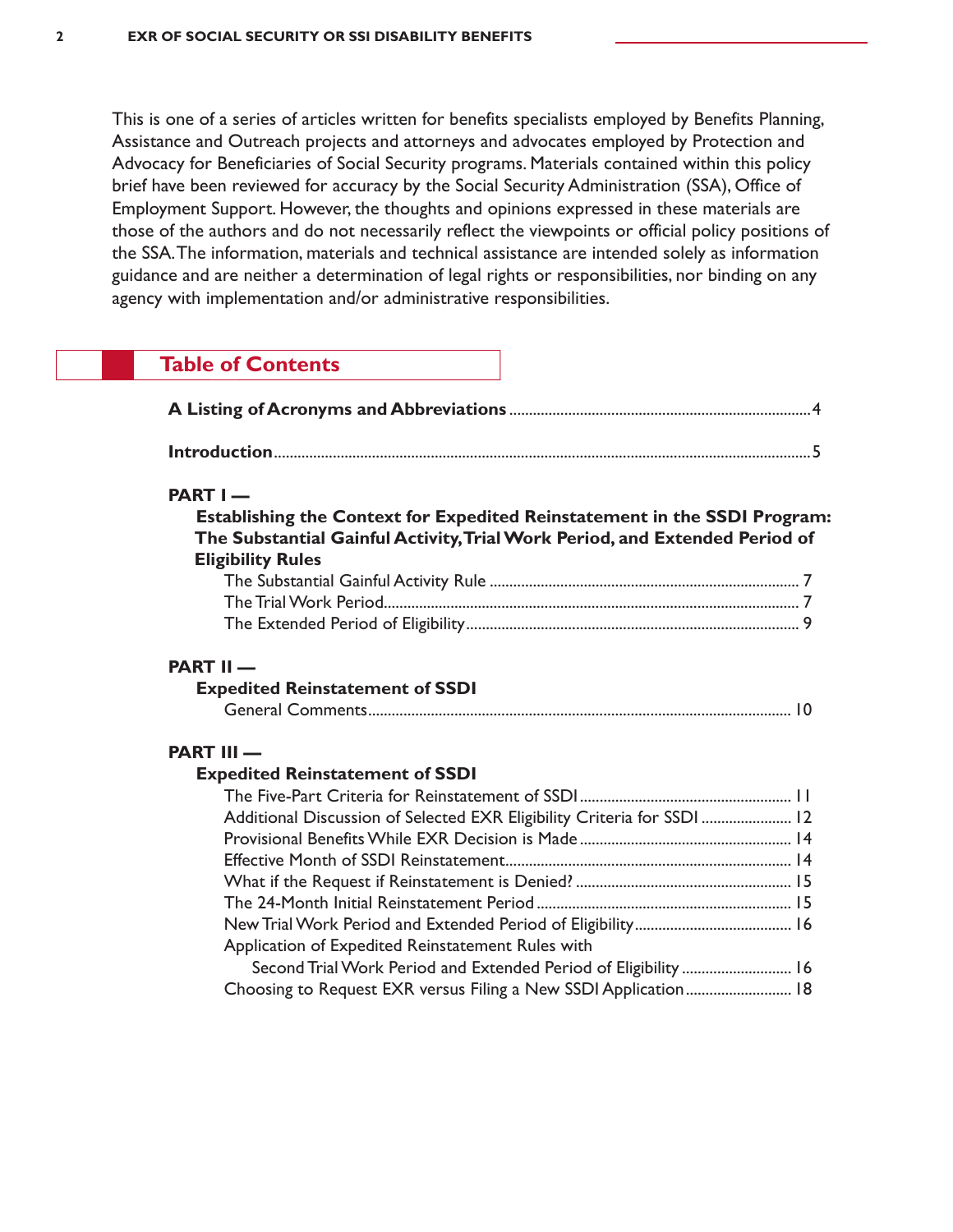| Part $IV -$                                                                   |    |
|-------------------------------------------------------------------------------|----|
| Establishing the Context for Expedited Reinstatement in the SSI Program:      |    |
| 1619(a) and 1619(b) Provisions                                                |    |
| Under Section 1619(a), Earnings at the SGA Level Will Never Result in an      |    |
|                                                                               | 20 |
| Under the 1619(b) Provisions, the SSI Recipient Who is no Longer Eligible for |    |
| an SSI Payment Because of Wages Will Most Often be Able to Continue           |    |
|                                                                               | 21 |
| Since a 1619(b) Beneficiary Retains SSI Recipient Status, an Individual Can   |    |
| Move Back into SSI Cash Payment Status if Wages are Significantly Reduced21   |    |

### **Part V —**

#### **Reinstatement of SSI Benefits**

| Choosing to Request Expedited Reinstatement Versus Filing a New Application 25 |  |
|--------------------------------------------------------------------------------|--|
|                                                                                |  |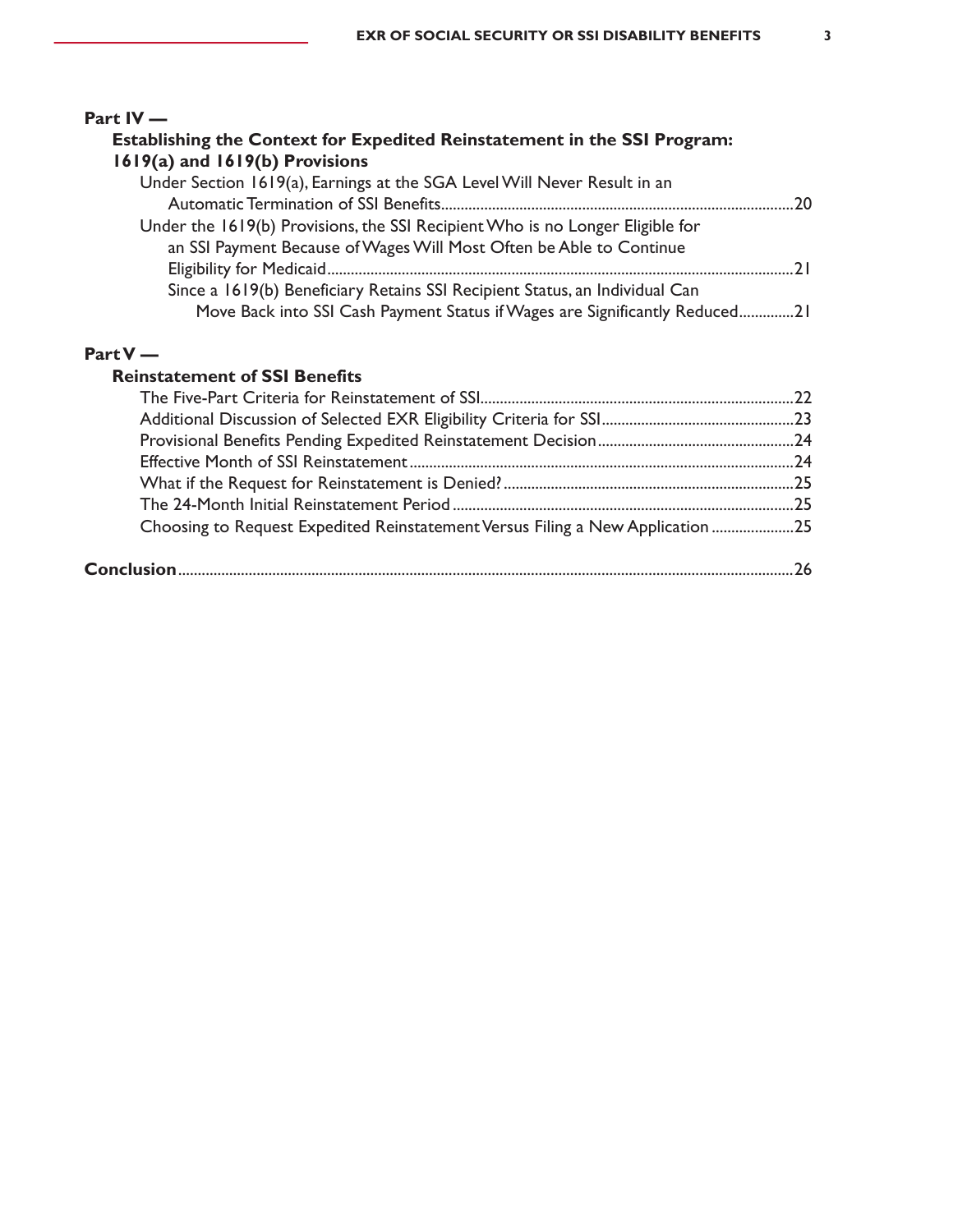# **A Listing of Acronyms and Abbreviations**

| 1619(a)       | SSI rule that allows an SSI beneficiary to be eligible for an SSI<br>cash payment when his or her earned income is at the SGA<br>level             |
|---------------|----------------------------------------------------------------------------------------------------------------------------------------------------|
| 1619(b)       | SSI rule that allows an SSI beneficiary to remain eligible for<br>Medicaid even if his or her income becomes too high to receive<br>a cash payment |
| <b>CDR</b>    | <b>Continuing Disability Review</b>                                                                                                                |
| <b>CFR</b>    | Code of Federal Regulations                                                                                                                        |
| <b>EPE</b>    | <b>Extended Period of Eligibility</b>                                                                                                              |
| <b>EXR</b>    | <b>Expedited Reinstatement of Benefits</b>                                                                                                         |
| FBR           | <b>SSI Federal Benefit Rate</b>                                                                                                                    |
| <b>IRP</b>    | Initial Reinstatement Period                                                                                                                       |
| <b>POMS</b>   | Social Security Program Operations Manual System                                                                                                   |
| <b>SGA</b>    | <b>Substantial Gainful Activity</b>                                                                                                                |
| <b>SSA</b>    | Social Security Administration                                                                                                                     |
| <b>SSDI</b>   | Social Security Disability Insurance                                                                                                               |
| <b>SSI</b>    | <b>Supplemental Security Income</b>                                                                                                                |
| <b>TWWIIA</b> | Ticket to Work and Work Incentive Improvement Act of 1999                                                                                          |
| <b>TWP</b>    | <b>Trial Work Period</b>                                                                                                                           |
| <b>USC</b>    | <b>United States Code</b>                                                                                                                          |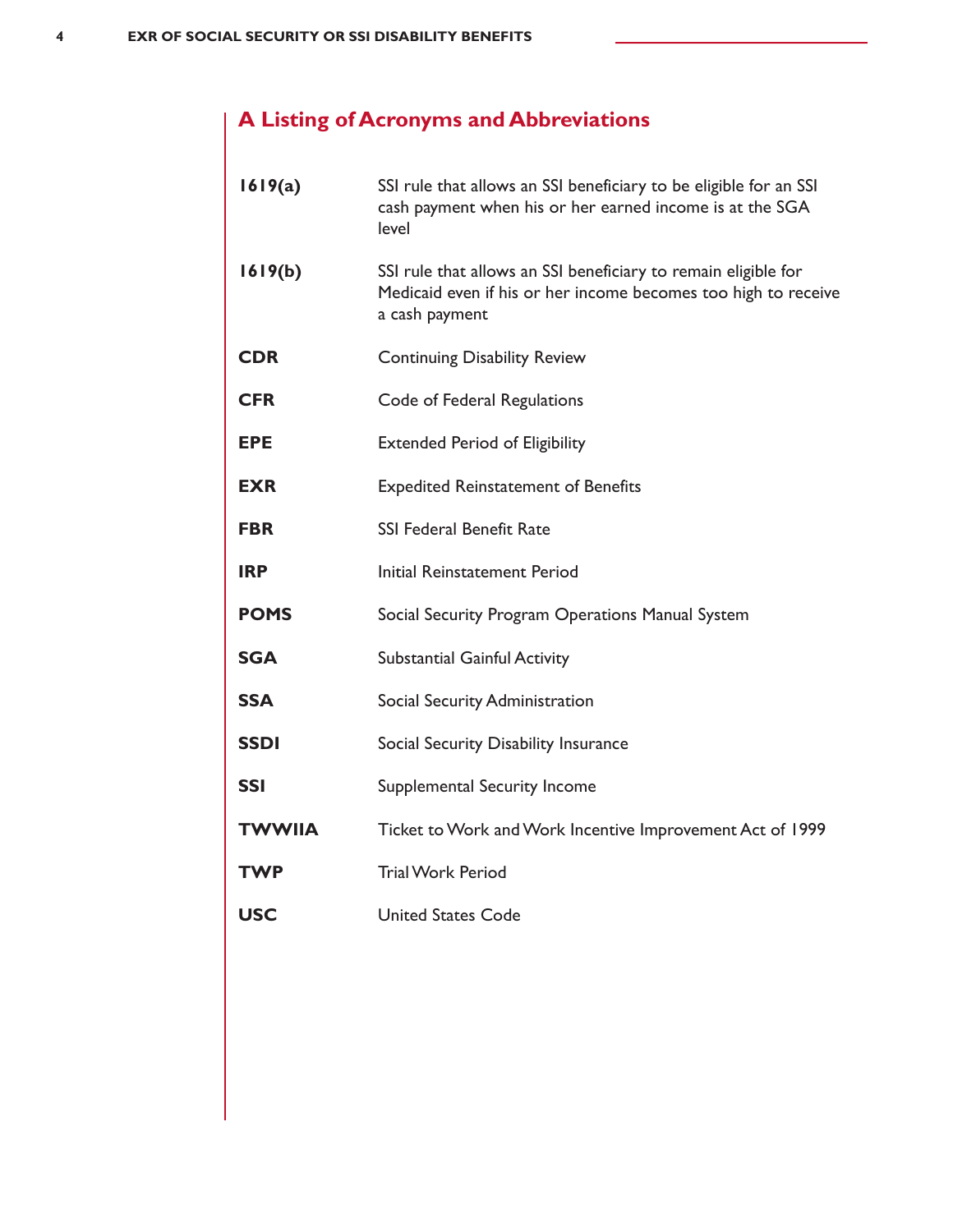#### **Introduction**

This policy and practice brief covers the expedited reinstatement (EXR) provision, introduction into the Social Security Disability Insurance (SSDI)<sup>1</sup> and Supplemental Security Income (SSI) programs in January 2001. While the EXR provisions apply to both SSDI and SSI benefits, their major impact is on SSDI beneficiaries.

In the years leading up to the passage of the historic 1999 legislation, the Ticket theWork andWork Incentives Improvement Act (TWWIIA), SSDI beneficiaries faced several major obstacles or work disincentives if they worked for significant wages:

- i. They faced monthly wage levels, for determining a trial work period (TWP) month or performance of substantial gainful activity (SGA) that had been frozen at the same levels since 1990.
- ii. They faced a cash cliff, through which SSDI beneficiaries would lose their entire SSDI payment if their wages exceeded the SGA amount following a nine-month trial work period and three-month grace period.
- iii. Medicare was continued for only 39 months after the end of the TWP.
- iv. They faced, alternatively, an inability to retain Medicaid at all if earnings are above the SGA level or, if earning at wage levels just below the SGA amount, an inability to retain Medicaid without paying a very high spend down or share or cost amount.
- v. They faced an outright termination of SSDI benefits if they earned wages above the SGA level after they exhausted their nine-month TWP and 36-month extended period of eligibility (EPE). To return to benefit status following a loss of employment or reduction of wages below the SGA level, they would need to reapply for SSDI benefits and reestablish disability, a process that could take a year or longer if their application was denied and they had to appeal.

All of these disincentives were addressed in 1999 by SSA or by Congress:

- By regulation, SSA in 1999 changed its rules to require annual indexing of the monthly amounts considered to be a trial work period month or to establish SGA.
- Under the 1999 TWWIIA, Congress required SSA to conduct demonstration projects to test the viability of an SSDI benefit reduction formula, similar to that used in the SSI program, as an alternative to the cash cliff.<sup>2</sup> SSA has recently started statewide demonstration projects in four states (Connecticut, Utah, Wisconsin, and Vermont), testing a formula through which SSDI beneficiaries see their SSDI payments reduced by \$1 for every \$2 earned above the SGA level (for non-blind and blind beneficiaries).<sup>3</sup>
- <sup>1</sup> SSDI is used in this article to reference all Social Security disability programs, including Disability Insurance Benefits, Widow's/Widower's Insurance Benefits, and Child's Insurance Benefits (the latter commonly referred to as either Disabled Adult Child's Benefits or Childhood Diability Benefits). *See*  42 U.S.C. §§ 402(d), (e), (f), and 423.
- <sup>2</sup> Ticket to Work and Work Incentives Improvement Act, § 42 U.S.C. § 434.
- <sup>3</sup> *See* POMS DI 60090.001 ("Instructions for the 4- State Benefit Offset Pilot Demonstration").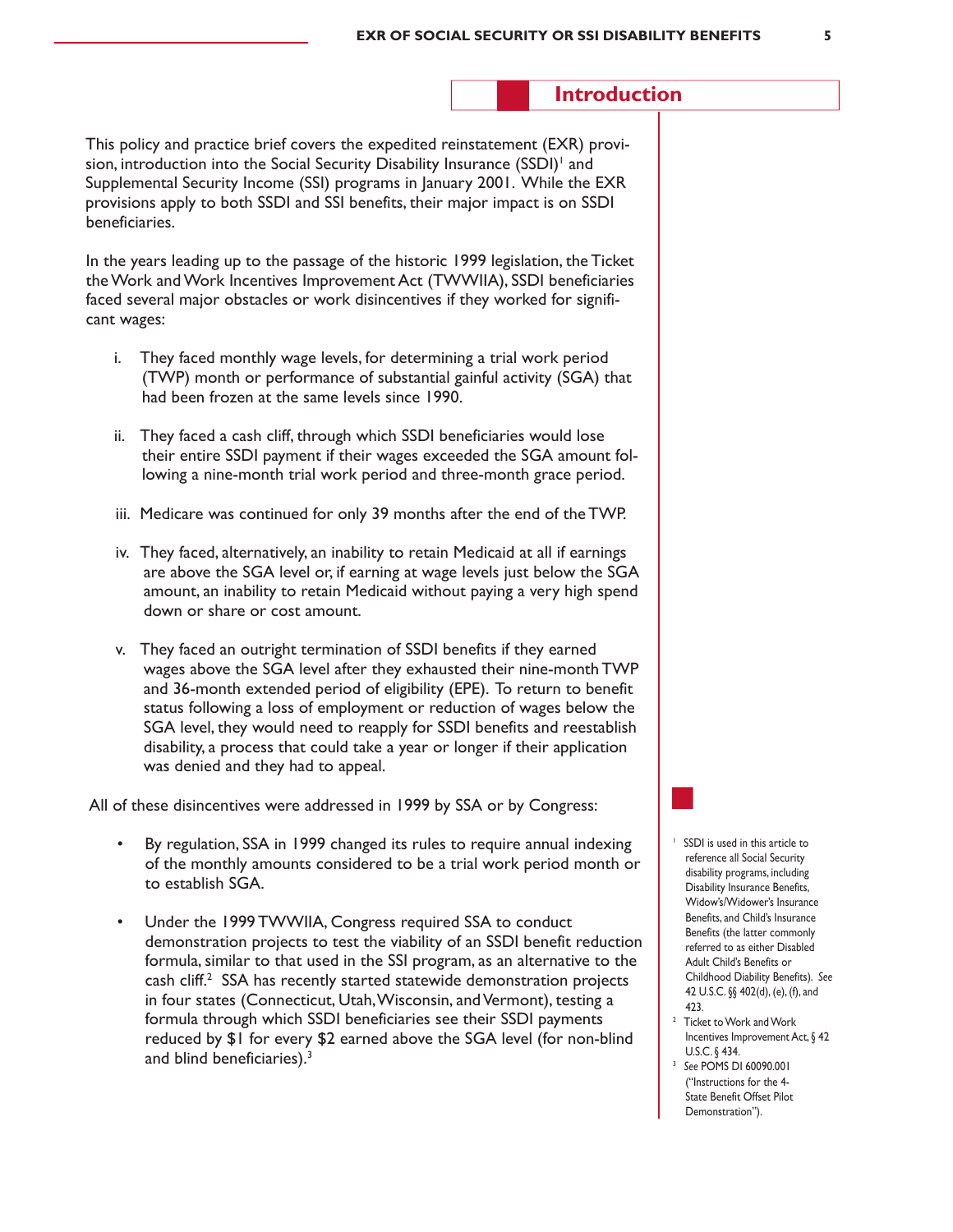- Under the 1999 TWWIIA, Congress provided for the optional Medicaid buyin program (enhancing the program created two years earlier by the Balanced Budget Act of 1997). The buy-in, now implemented in more than 30 states, allows SSDI beneficiaries to obtain or retain Medicaid, at higher earnings and resource levels, without regard to SGA rules, and with income-based premiums if states choose to require them.<sup>4</sup>
- Finally, under the 1999 TWWIIA, Congress created the work incentive known as expedited reinstatement of benefits (EXR). EXR allows SSI or SSDI beneficiaries to have their benefits reinstated without filing a new application if their previous entitlement to, or eligibility for, benefits terminated due to work activity during the previous five years and they can no longer do SGA.<sup>5</sup>

Pending the results of the one-for two demonstration projects and any future move to eliminate the SGA rule and cash cliff, as currently applicable in the SSDI program, the trial work period, extended period of eligibility, and expedited reinstatement provisions will continue as core work incentive provisions in the SSDI program. For benefits planners working with SSDI beneficiaries who are going to work, a through knowledge of these provisions is essential.

The purpose of this brief is to review the EXR provisions which have now been effective for five years. In doing so, we will make frequent references in the footnotes to SSA's regulations and its Program Operations Manual Systems (POMS) that provide guidance to SSA staff regarding EXR policies and procedures. The final EXR regulations were published in the Federal Register on September 30, 2005 and became effective on October 31, 2005.<sup>6</sup> The POMS EXR provisions originally published in January 2002, were thoroughly edited and updated in February 2006.<sup>7</sup>

When the final EXR regulations were published on September 30, 2005, the POMS continued to require that an individual's SSDI benefits could only be reinstated if they stopped doing SGA because of their medical condition.<sup>8</sup> This requirement had appeared in the proposed regulations as well, but was dropped in the final regulations based on comments SSA received in response to its Notice of Proposed Rulemaking.<sup>9</sup> The POMS have been updated to reflect changes in the final rules.<sup>10</sup>

As related to SSDI, the EXR provisions are important because of their relationship to cash benefits status following the TWP, EPE, and loss of benefits status when the individual performs SGA after the EPE. For this reason, considerable space will be devoted to explaining the SGA rule, as well as the TWP and EPE rules. As related to SSI, the EXR provisions are important following the loss of SSI and Medicaid eligibility. This usually occurs after an individual has been eligible under the 1619 provisions and subsequently loses that eligibility. Specifically, the EXR provisions become important in those cases in which the section 1619 rules would not allow the individual to return to cash benefits status following the loss or reduction of wages. For this reason, considerable space will also be devoted to explaining SSI budgeting of wages, the 1619(a) provisions, and the 1619(b) provisions.

Most discussions of the Social Security, SSI, and the work incentives invariably involve liberal use of acronyms and abbreviations. This policy and practice brief will be no exception. We have included a *Listing of Acronyms and Abbreviations* at the front of this brief and encourage readers to frequently refer back to it to allow you to follow the discussion.

- The Medicaid buy-in may also be available to former SSI recipients who either never qualifed for 1619(b) Medicaid or lost eligibility for some reason (e.g., acquisition of countable resources of more than the \$2,000 level allowed in the SSI program).
- <sup>5</sup> Ticket to Work and Work Incentives Improvement Act of 1999, 112, 42 U.S.C. § 423(i).
- 70 Federal Register 57132 - 57146 (Sept. 30, 2005), adding 20 C.F.R. §§ 404.1592b through 404.1592f, and adding 20 C.F.R. §§ 416.999 through 416.999d.
- <sup>7</sup> *See* POMS DI 13050.001 *et seq*, and DI 28057.001 et seq.
- <sup>8</sup> *See* e.g., POMS DI 13050.005 A.2 (as it existed on September 30, 2005).
- <sup>9</sup> *See* discussion at part IV.B.2, below.
- <sup>10</sup> See not 7, above.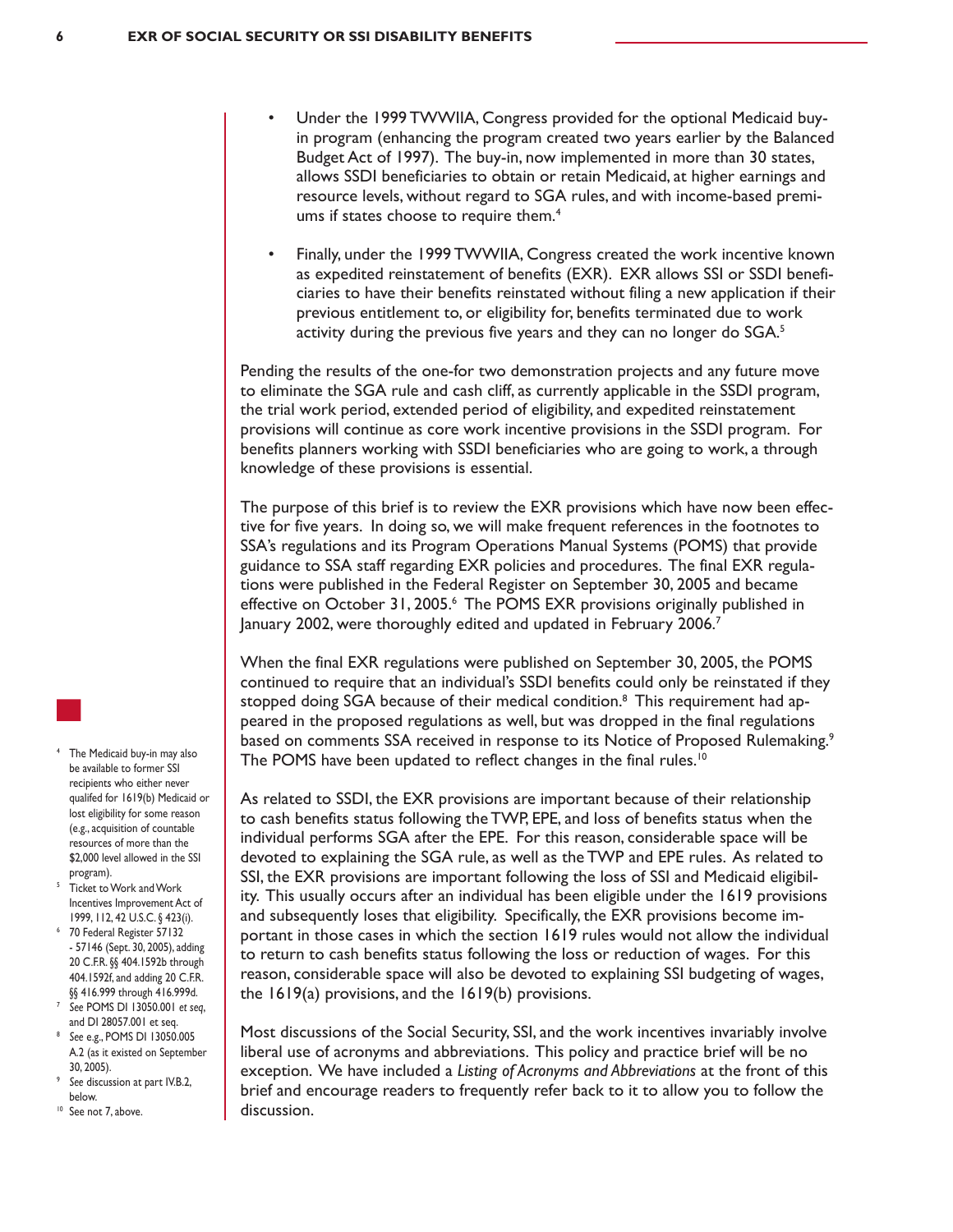#### **Part I**

#### **Establishing the Context for Expedited Reinstatement in the SSDI Program: The Substantial Gainful Activity, Trial Work Period, and Extended Period of Eligibility Rules**

In the SSDI program, the EXR rights are triggered only after the individual has exhausted all right under the trial work period (TWP) and extended period of eligibility (EPE) rules. Thereafter, the EXR provisions only become relevant if the individual has performed substantial gainful activity (SGA) after the EPE, loses the right to receive SSDI benefits on that basis, and then either stops working or has a loss of earnings dropping monthly wages below the SGA level.

An understanding of the EXR provisions, in the SSDI context, is dependant on understanding the concept of SGA and how the TWP and EPE rules operate. For this reason, we will explain those provisions in this section of the brief. The SGA,TWP, and EPE discussion, however, will not be as extensive as the EXR section that follows.

#### **A. The Substantial Gainful Activity Rule**

For persons who are not legally blind, the general rule is that average earnings of more than \$860 per month amount to SGA in 2006.<sup>11</sup> Absent application of one of the work incentive rules, including the TWP and EPE rules discussed below, a person averaging more than \$860 per month would be denied SSDI or SSI as an applicant, or SSDI would be terminated if already receiving benefits. For the SSDI applicant or beneficiary who is legally blind, monthly earnings of more than \$1,450 are considered to be SGA in 2006.12 Both the non-blind and blind SGA amounts are subject to yearly increases based on the National Wage Index.<sup>13</sup> There is no SGA rules for the blind in the SSI program, nor does SGA apply to continuing SSI entitlement for disabilities other than blindness.14

This article will not elaborate further on the SGA rule except as it relates to the application of the EXR provisions. We will not discuss the many ways in which countable wages can be reduced using impairment related work expenses or subsidies, for example, when measuring wages against the SGA amount for the year in question. Readers should keep in mind, however, that in the day-to-day work of a benefits specialist, all of these issues will be relevant.<sup>15</sup>

#### **B. The Trial Work Period**

The TWP is any nine service months, within a rolling 60-month period, during which SSDI beneficiaries may test their ability to work, without losing benefits.<sup>16</sup> ATWP service month for 2006 is a month in which the beneficiary earns more than \$620 or works more than 80 self-employed hours. During the TWP, the SGA rule will not apply. The beneficiary can keep both paycheck and disability check, no matter how high the paycheck is, as long as the beneficiary continues to have a disabling impairment and the work activity has been reported. The nine service months of the trial work period need not be consecutive.

- <sup>11</sup> 20 C.F.R. § 404.1574, 416.974; POMS DI 10501.000 *et seq*. For self-employed persons,*see* 20 C.F.R. §§ 404.1575, 416.975; POMS DI 105.001 *et seq*.
- <sup>12</sup> 20 C.F.R. § 404.1584(d); POMS DI 10501.015 C.
- <sup>13</sup> 20 C.F.R. §§ 404.1574(b)(2)(I) & (ii), 404.1584(d)(3), 416.974(b)(2)(I) & (ii).
- <sup>14</sup> 20 C.F.R. § 416.984.
- <sup>15</sup> For more information on the various work incentives available, please refer to Social Security's Redbook www.ssa.gov/work/ ResourcesToolkit/redbook\_page. html. For a comprehensive discussion of these issues,*see* BENEFITS MANAGEMENT FOR WORKING PEOPLEWITH DISABILITIES:AN ADVOCATE'S MANUAL (Edwin J. Lopez-Soto & James R. Sheldon, Jr., eds) (Greater Upstate Law Project 2004 and 2006 supp.).
- <sup>16</sup> 42 U.S.C. § 422(c); 20 C.F.R. § 404.1592; POMS DI 13010.135 *et seq. See* 20 C.F.R. § 404.1585, concerning the trial work period for persons age 55 or older.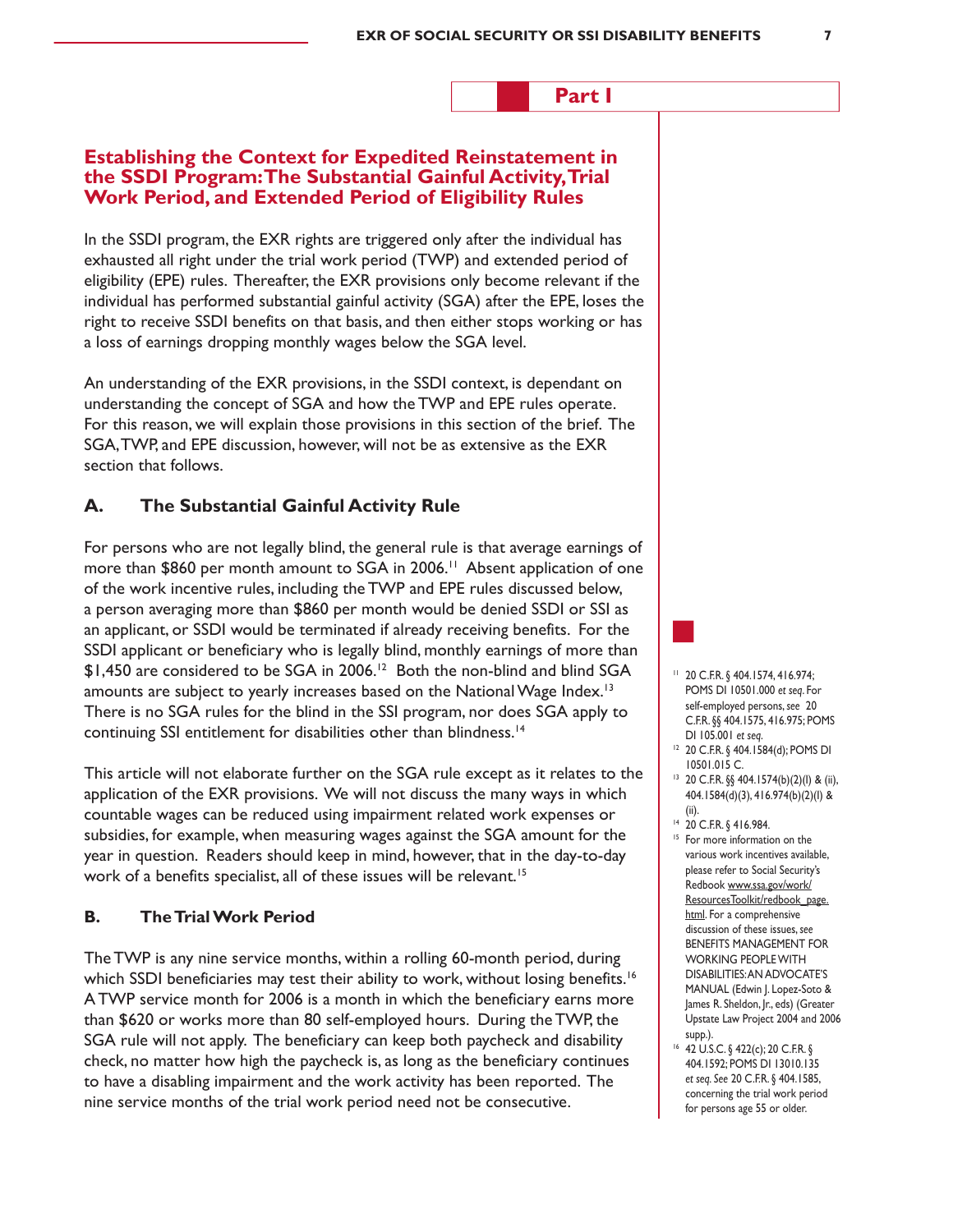The work itself, when performed during the TWP, cannot be used to show medical improvement.<sup>17</sup> Effective January 1, 2002, the work activity of an SSDI beneficiary, who has received benefits for at least 24 months, cannot be used as evidence that the person is no longer disabled even if the work occurs after the TWP.<sup>18</sup>

The TWP will be computed under a 60-month rolling period.<sup>19</sup> When a person works enough to be credited with a TWP service month, SSA will count back 60 months (including the present month) to see if nine TWP service months have been worked during that period. If not, SSA will wait until the next TWP service month is worked to see if nine TWP service months were completed during the rolling 60-month period. Once the TWP is completed, the individual will begin a new phase, the extended period of eligibility (EPE), as discussed in the next section.

An SSDI beneficiary is allowed one trial work period during a period of entitlement to disability cash benefits.<sup>20</sup> The rules allow more than nine TWP months so long as the person does not have nine within any period of 60 consecutive months. However, once the person works nine TWP months within a 60-month period, the TWP is completed and a second TWP will not be allowed during that period of entitlement. Effective January 1, 2001, the new expedited reinstatement rules allow for a new TWP after the person receives reinstatement benefit for 24 months.<sup>21</sup>

**Example.** This example illustrates how the trial work period rules operate. *Mary began collecting SSDI benefits in 1997. She worked two TWP months in January and February 1999; worked four TWP months in April through July 2003; and worked three more in October through December 2004.*

Mary has not used up her TWP. As of July 2003, she had worked six TWP months. When she works again in October 2004, we look to see if she now has worked nine TWP months within a consecutive 60-month period ending October 2004 (i.e., November 1999 through October 2004). Since the only other TWP months in that period are the four she worked in 2003, October 2004 is her fifth TWP month. After working in November and December 2004, Mary has used up seven TWP months (within the 60-month rolling period) and would have two months left.

What if Mary doesn't work again until late 2005 and then works trial work months in November and December 2005? Now Mary has worked nine TWP months within a 60-month period and her TWP will be completed.

- 
- 17 20 C.F.R. § 404.1592(a).
- <sup>18</sup> Ticket to Work and Work Incentives Improvement Act of 1999, § 111, 42 U.S.C. § 421(m)(1). *See* SSA's Notice of Proposed Rulemaking, published October 11, 2005, that would implement this provision through regulation, 70 Federal Register 58999-59015.
- <sup>19</sup> 42 U.S.C. § 422(c).
- <sup>20</sup> 20 C.F.R. § 404.1592(c).
- <sup>21</sup> See parts III and IV, below.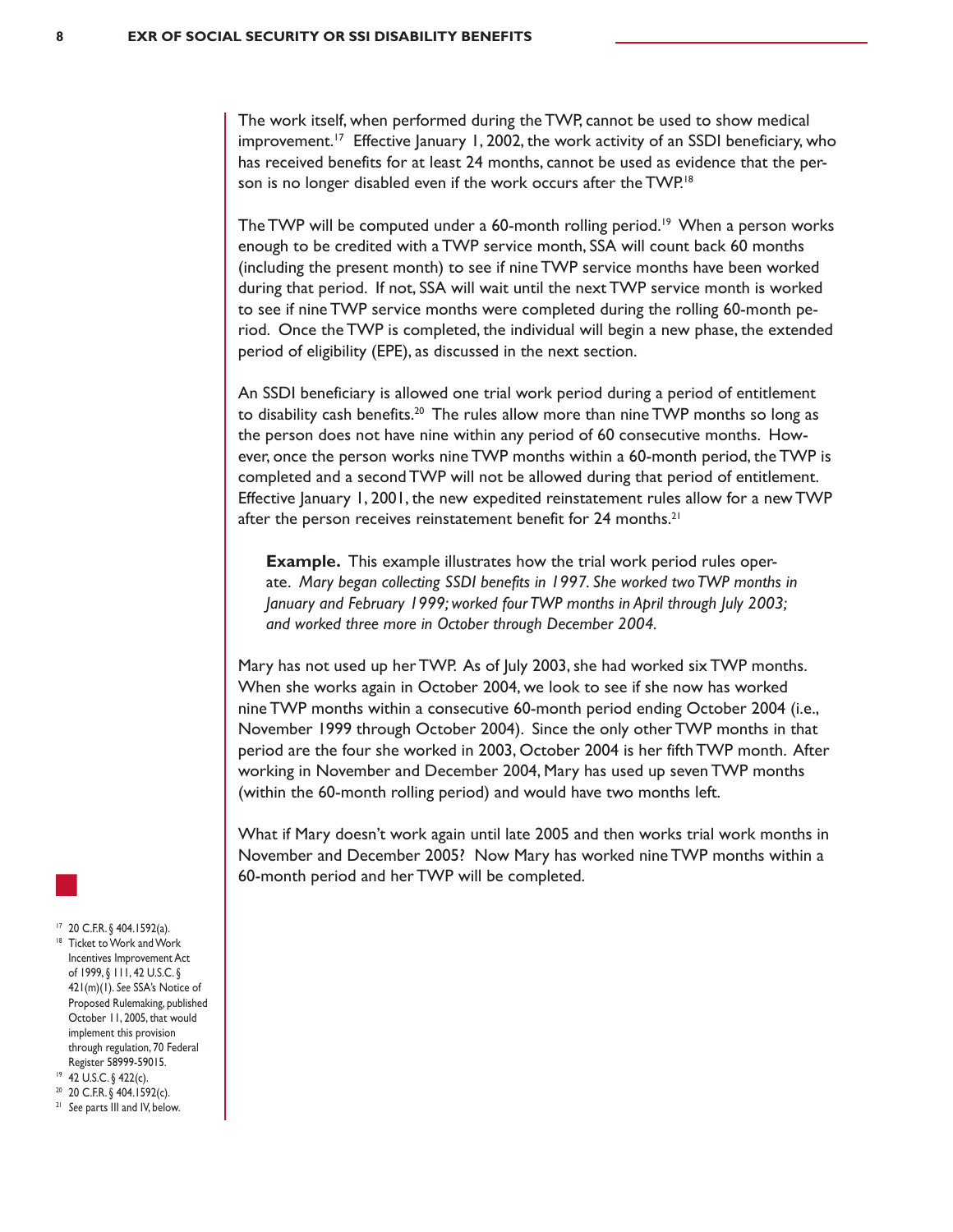| Table I illustrates Mary's TWP within the rolling 60-month period                                                                                                                                                                                                                                                                     |                     |                     |            |                     |                     |                     |                      |            |            |                     |                     |                        |
|---------------------------------------------------------------------------------------------------------------------------------------------------------------------------------------------------------------------------------------------------------------------------------------------------------------------------------------|---------------------|---------------------|------------|---------------------|---------------------|---------------------|----------------------|------------|------------|---------------------|---------------------|------------------------|
| <b>YEAR</b>                                                                                                                                                                                                                                                                                                                           | <b>JAN</b>          | <b>FEB</b>          | <b>MAR</b> | <b>APR</b>          | <b>MAY</b>          | <b>JUN</b>          | <b>JUL</b>           | <b>AUG</b> | <b>SEP</b> | <b>OCT</b>          | <b>NOV</b>          | <b>DEC</b>             |
| 1999                                                                                                                                                                                                                                                                                                                                  | <b>TWP</b><br>Month | <b>TWP</b><br>Month |            |                     |                     |                     |                      |            |            |                     |                     |                        |
| 2000                                                                                                                                                                                                                                                                                                                                  |                     |                     |            |                     |                     |                     |                      |            |            |                     |                     |                        |
| 2001                                                                                                                                                                                                                                                                                                                                  |                     |                     |            |                     |                     |                     |                      |            |            |                     |                     |                        |
| 2002                                                                                                                                                                                                                                                                                                                                  |                     |                     |            |                     |                     |                     |                      |            |            |                     |                     |                        |
| 2003                                                                                                                                                                                                                                                                                                                                  |                     |                     |            | <b>TWP</b><br>Month | <b>TWP</b><br>Month | <b>TWP</b><br>Month | <b>TWP</b><br>Month* |            |            |                     |                     |                        |
| 2004                                                                                                                                                                                                                                                                                                                                  |                     |                     |            |                     |                     |                     |                      |            |            | <b>TWP</b><br>Month | <b>TWP</b><br>Month | <b>TWP</b><br>Month**  |
| 2005                                                                                                                                                                                                                                                                                                                                  |                     |                     |            |                     |                     |                     |                      |            |            |                     | <b>TWP</b><br>Month | <b>TWP</b><br>Month*** |
| *Sixth TWP month within 60-month period ending 7/03 (i.e., 8/98-7/03). TWP continues.<br><b>Comments</b><br>** A 9th TWP month, but only 7th TWP month within 60-month period ending 12/04 (i.e.,<br>1/00-12/04). TWP continues.<br>***The 9th TWP month within 60-month period ending 12/05 (i.e., 1/01-12/05). TWP is<br>completed. |                     |                     |            |                     |                     |                     |                      |            |            |                     |                     |                        |

How long will benefits continue if Mary finishes her TWP in December 2005 and is earning more than the SGA amount in January 2006? In that case, benefits will continue for three months after the ninthTWP month. The first time the person performs SGA following the TWP (i.e., during the extended period of disability), the person will be eligible for three more months of benefits, including the "cessation month" plus two additional months (i.e., the "threemonth grace period"). In Mary's case, these happen to be the first three months of the extended period of eligibility. An SSDI beneficiary who goes to work the first time and earns more than the monthly SGA amount for the next year can receive both an SSDI check and a paycheck for 12 consecutive months.

#### **C. The Extended Period of Eligibility**

The 36-month extended period of eligibility (EPE), or reentitlement period, allows the person whose SSDI cash payments have stopped because of SGAlevel earning to have their SSDI payments start again if their earnings fall below the SGA level.<sup>22</sup> The 36 months run consecutively, immediately following the completion of the TWP, whether or not the person is performing SGA at the time.

The first month of SGA during the EPE is called the cessation month. The person will be eligible for SSDI benefits for that month and the following two months. This is true whether the month of SGA is the first month of the EPE, some later month of that 36-month EPE period, or after the 36-month EPE period. This three-month period of continued SSDI eligibility is often referred to as the grace period. Thereafter, during the remainder of the EPE, the person will not receive SSDI benefits for any month in which he or she performs SGA; and will receive SSDI benefits for any month in which he or she does not perform SGA (i.e., earns \$860 or less in 2006). 22 20 C.F.R. § 404.1592a; POMS DI

13010.201 *et seq*.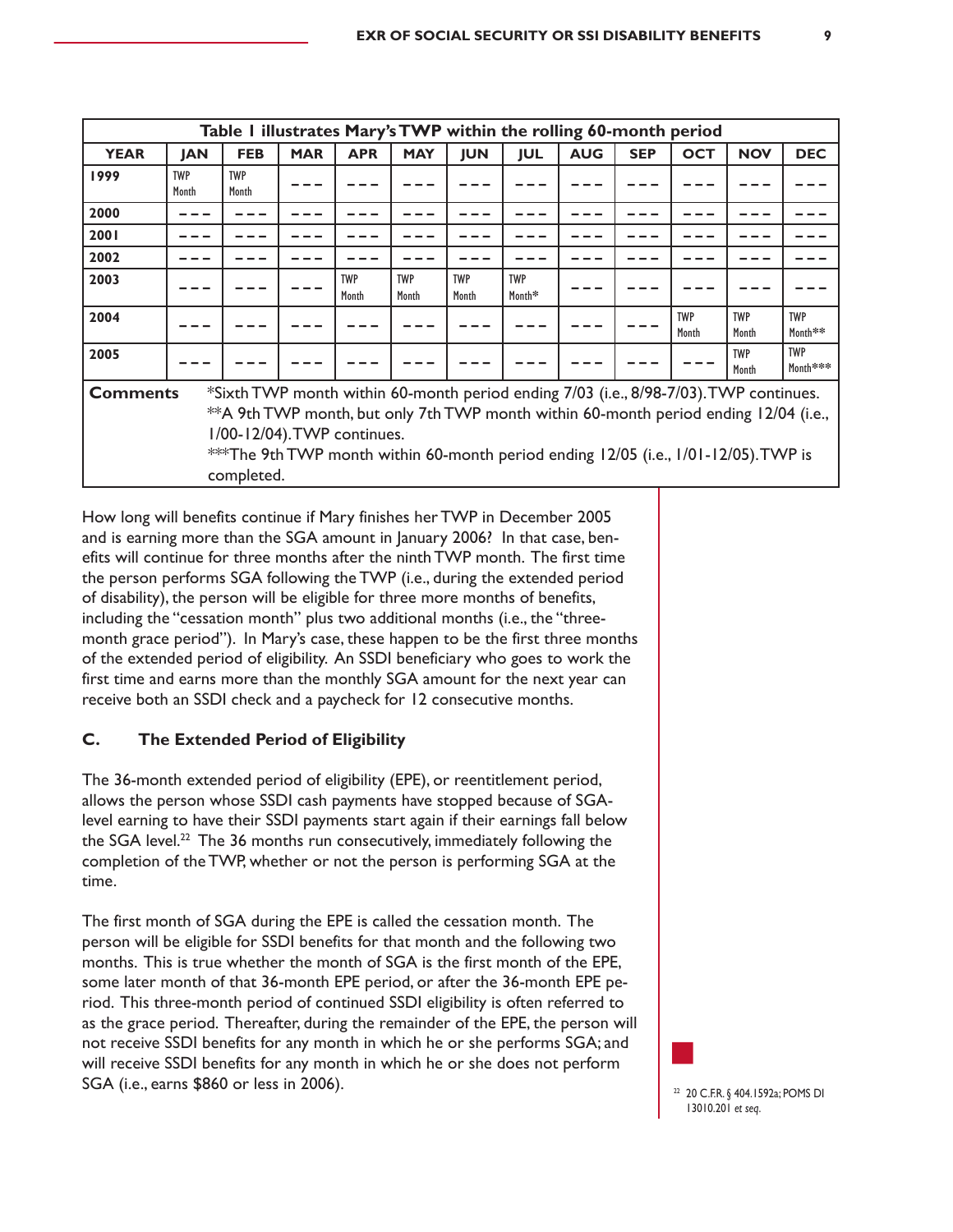**Example.** This example illustrates how the extended period of eligibility rules operate. *Mary, from the TWP example, above, worked her ninth TWP service month in December 2005. This means her 36-month EPE will begin in January 2006 and run through December 2008. Throughout 2006 and 2007, Mary earns \$1,000 gross each month which we assume will be more than the new SGA levels for each of those years.23 She stops working in January 2008 following a flare up in her emotional disability and does not work during February and March of 2008 as well. She returns to work in April 2008 and earns \$1,000 gross through the remainder of 2008 and through all of 2009.*

Since Mary earned more than the SGA amount during all but three months of this 36-month EPE, there will be no SSDI payment due for 30 out of the 36 EPE months. The first three months of SGA-level work during the EPE will be payment months, i.e., her three-month grace period. The three months of her EPE during which she has no wages, i.e., January, February, and March 2008. Mary will be entitled to an SSDI payment.

| Table 2 illustrates Mary's 36-month period of eligibility                                                                                                                                                      |                     |                   |                   |                |                |                |                |                |                |                |                |                   |
|----------------------------------------------------------------------------------------------------------------------------------------------------------------------------------------------------------------|---------------------|-------------------|-------------------|----------------|----------------|----------------|----------------|----------------|----------------|----------------|----------------|-------------------|
| <b>YEAR 2006</b>                                                                                                                                                                                               | <b>JAN</b>          | <b>FEB</b>        | <b>MAR</b>        | <b>APR</b>     | <b>MAY</b>     | <b>JUN</b>     | JUL            | <b>AUG</b>     | <b>SEP</b>     | <b>OCT</b>     | <b>NOV</b>     | <b>DEC</b>        |
| Countable<br>Earnings                                                                                                                                                                                          | \$1,000             | \$1,000           | \$1,000           | \$1,000        | \$1,000        | \$1,000        | \$1,000        | \$1,000        | \$1,000        | \$1,000        | \$1,000        | \$1,000           |
| <b>Benefits</b><br>status                                                                                                                                                                                      | EPE<br>Grace* Paid  | EPE<br>Grace Paid | EPE<br>Grace Paid | EPE<br>No SSDI | EPE<br>No SSDI | EPE<br>No SSDI | EPE<br>No SSDI | EPE<br>No SSDI | EPE<br>No SSDI | EPE<br>No SSDI | EPE<br>No SSDI | EPE<br>No SSDI    |
|                                                                                                                                                                                                                |                     |                   |                   |                |                |                |                |                |                |                |                |                   |
| <b>YEAR 2007</b>                                                                                                                                                                                               | <b>JAN</b>          | <b>FEB</b>        | <b>MAR</b>        | <b>APR</b>     | <b>MAY</b>     | <b>JUN</b>     | JUL            | <b>AUG</b>     | <b>SEP</b>     | <b>OCT</b>     | <b>NOV</b>     | <b>DEC</b>        |
| Countable<br>Earnings                                                                                                                                                                                          | \$1,000             | \$1,000           | \$1,000           | \$1,000        | \$1,000        | \$1,000        | \$1,000        | \$1,000        | \$1,000        | \$1,000        | \$1,000        | \$1,000           |
| <b>Benefits</b><br>status                                                                                                                                                                                      | EPE<br>No SSDI      | EPE<br>No SSDI    | EPE<br>No SSDI    | EPE<br>No SSDI | EPE<br>No SSDI | EPE<br>No SSDI | EPE<br>No SSDI | EPE<br>No SSDI | EPE<br>No SSDI | EPE<br>No SSDI | EPE<br>No SSDI | EPE<br>No SSDI    |
|                                                                                                                                                                                                                |                     |                   |                   |                |                |                |                |                |                |                |                |                   |
| <b>YEAR 2008</b>                                                                                                                                                                                               | <b>JAN</b>          | <b>FEB</b>        | <b>MAR</b>        | <b>APR</b>     | <b>MAY</b>     | <b>JUN</b>     | <b>JUL</b>     | <b>AUG</b>     | <b>SEP</b>     | <b>OCT</b>     | <b>NOV</b>     | <b>DEC</b>        |
| Countable<br>Earnings                                                                                                                                                                                          | \$0                 | \$0               | \$0               | \$1,000        | \$1,000        | \$1,000        | \$1,000        | \$1,000        | \$1,000        | \$1,000        | \$1,000        | \$1,000           |
| <b>Benefits</b><br>status                                                                                                                                                                                      | EPE**<br>Paid Again | EPE<br>Paid Again | EPE<br>Paid Again | EPE<br>No SSDI | EPE<br>No SSDI | EPE<br>No SSDI | EPE<br>No SSDI | EPE<br>No SSDI | EPE<br>No SSDI | EPE<br>No SSDI | EPE<br>No SSDI | EPE***<br>No SSDI |
| *January 2006 is the cessation month, i.e., Mary's first month of SGA within the EPE. She gets SSDI<br><b>Comments</b><br>benefits for that month and the two following months (her three-month grace period). |                     |                   |                   |                |                |                |                |                |                |                |                |                   |

 \*\*When Mary's monthly earnings go below the SGA level during the EPE (i.e., in the months of January, February, and March 2008), she will get an SSDI payment for each month.

\*\*\*December 2008 is the last month of Mary's EPE.

# **Part II**

#### **Expedited Reinstatement: General Comments**

<sup>23</sup> We will continue to use the 2006 substantial gainful activity and trial work month amounts in the examples for all future years.

An individual who is requesting EXR is often in dire straights. This individual is a candidate for EXR because he or she has either stopped working or has experienced a significant loss in monthly wages that puts their earnings below the SGA level. At the same time, having experienced a termination of SSDI or SSI during the past five years,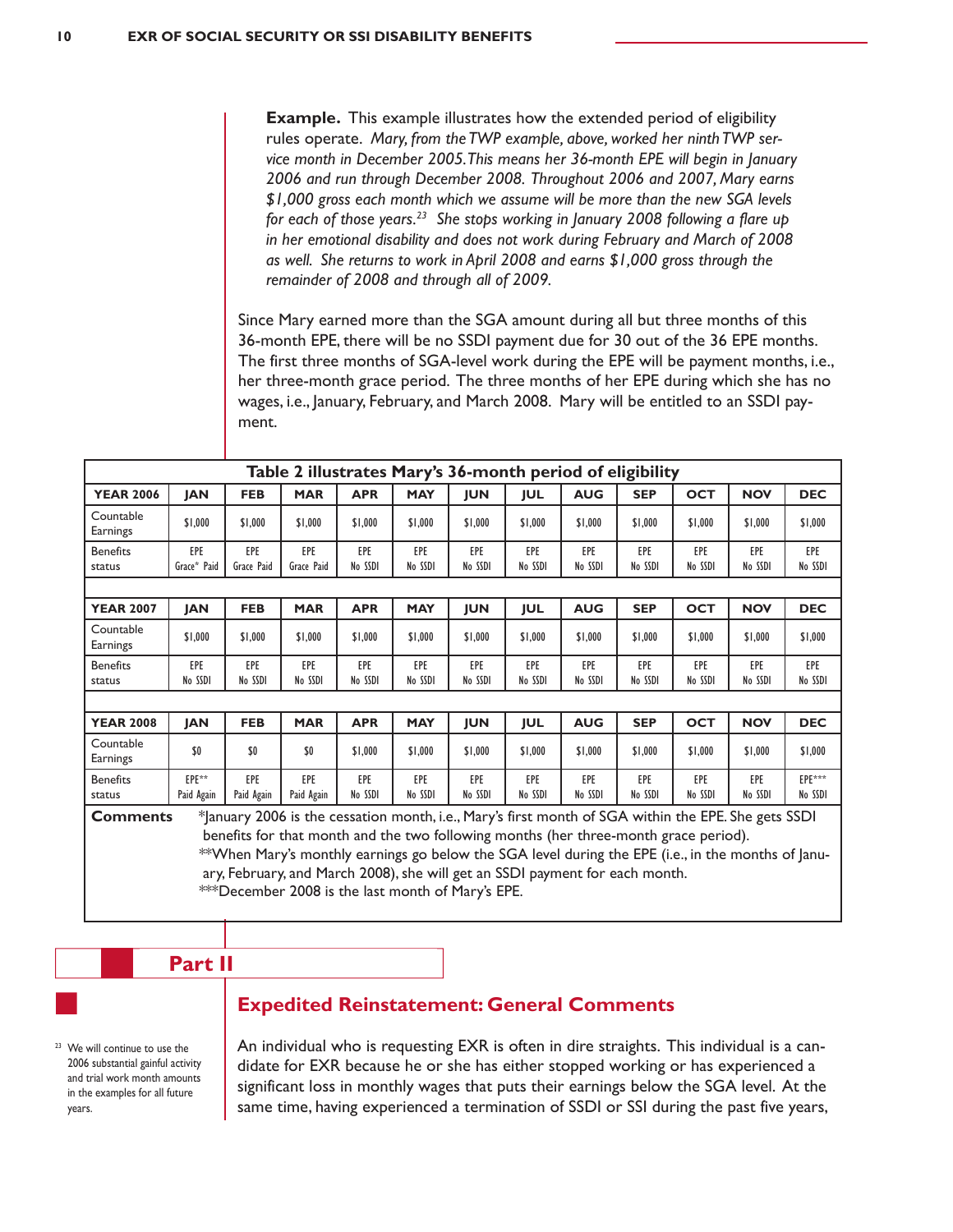**Part III**

the individual is not currently receiving cash benefits and cannot be automatically restored to cash benefits simply based on reduced earnings. SSA has recognized these factors, having stated in its policy that EXR cases should be expedited through all levels of the adjudication process, $<sup>24</sup>$  and authorizes the use of critical</sup> case procedures to expedite the payment of SSDI or SSI benefits for individuals requesting EXR who are in dire need.<sup>25</sup>

The EXR provisions apply to both SSDI and SSI, with their impact most dramatic in the SSDI program. Although many of the rules governing EXR are the same for both SSDI and SSI, numerous differences exist. Therefore, the application of the EXR provisions will be discussed separately for each program.

## **Expedited Reinstatement of SSDI**

Although the discussion in this section will be limited to the EXR provisions as applied for SSDI, for those provisions where the SSDI and SSI rules are identical we will reference both sets of regulations in the footnotes.

#### **A. The Five-Part Criteria for Reinstatement of SSDI**

A person who performs SGA after the EPE will have his or her SSDI benefits terminated due to work activity. Before the EXR provisions became effective in 2001, if the person later lost a job or had wages reduced below the SGA level, he or she would have to make a new application for disability benefits. This prospect of a new application, with the uncertainty of whether a new decision maker would find the person disabled, made many beneficiaries hesitant to attempt a return to work. The expedited reinstatement (EXR) provisions, which were effective January 2001, have allowed more SSDI beneficiaries to try working, knowing they may reestablish eligibility if they later stop working or cease performing SGA for any number of reasons.

These provisions protect a person who performs SGA after the EPE and later has wages reduced below the SGA level. The EXR provisions allow SSDI to be reinstated, without a new application, if the person:

- a) had his or her previous entitlement to SSDI benefits terminated due to earnings from work;
- b) is no longer performing SGA;
- c) has an impairment that is the same as, or related to, the impairment(s) that formed the basis for the original claim;
- d) requests EXR within five years from the month SSDI benefits were terminated, or has good cause for filing a request later than five years; and
- e) is determined to be disabled under the Medical Improvement Review Standards (MIRS).<sup>26</sup>

<sup>24</sup> POMS DI 13050.100 B.

- <sup>25</sup> POMS DI 13050.100 C.
- <sup>26</sup> Ticket to Work and Work Incentives Improvement Act of 1999, § 112, 42 U.S.C. § 423(I); 20 C.F.R. § 404.1592c; POMS DI 28507.001 B.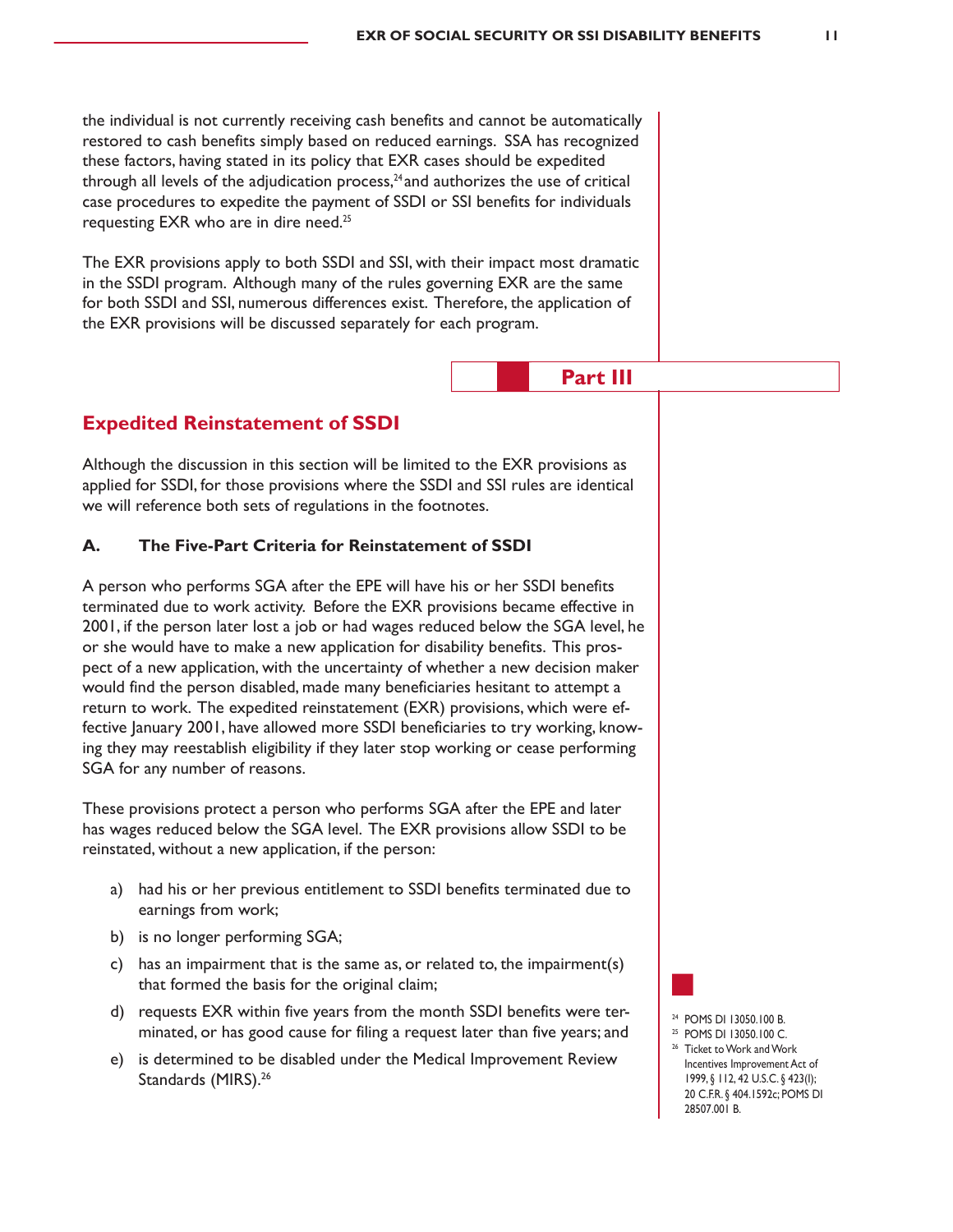If a person believes he or she meets these criteria, the person should contact SSA to request reinstatement. SSA has issued policy instructions, in its POMS manual, outlining the expedited reinstatement criteria and procedures to be followed by local offices.<sup>27</sup> The instructions also include an expedited reinstatement request form.<sup>28</sup>

If the beneficiary satisfied the EXR criteria, both his or her benefits and the benefits of dependents (often called auxiliaries) can be reinstated. Dependent's benefits, including benefits for children, spouses, and parents, can be reinstated if a dependent satisfies all eligibility criteria as a dependent (this includes having a new medical determination if the dependent's entitlement is based on being disabled). Both previously entitled dependents and new dependents will have to file an application to qualify for reinstatement benefits.<sup>29</sup>

#### **B. Additional Discussion of Selected EXR Eligibility Criteria for SSDI**

#### **1. The 60-Month Period for Requesting EXR Begins Either Following the Last Month of the EPE, or the Last Month that SSDI Benefits were Paid Following the EPE.**

Regulations require that the EXR request must be in writing and be received by SSA within the consecutive 60-month period that begins in the month in which the beneficiary's SSDI entitlement terminated due to "substantial gainful activity."<sup>30</sup> However, an individual may be able to request EXR after the 60-month period if they can show that there was good cause for making a late request.<sup>31</sup>

The "entitlement termination month" triggering the beginning of the 60-month period for requesting EXR is either: the first month following the end of the 36-month extended period of eligibility (EPE), if the individual is no longer eligible for SSDI in that month due to performance of SGA; or, if the individual was not performing SGA as their 36-month EPE ended, the first month after the EPE that the individual was no longer eligible for SSDI because he of she performed SGA.

These two different ways of determining the entitlement termination month are best illustrated by two examples:

**Example 1.** Let's return to Mary from the earlier examples. *Her EPE ended in December 2008 and she was earning \$1,000 per month or well above the SGA level as her EPE ended, continuing to earn at that level into 2009.*

In this example, Mary's entitlement termination month is January 2009, meaning that her 60-month time limit for requesting EXR begins that month and runs through December 2013.

**Example 2.** *Jerome used up his nine-month trial work period in September 2002. Although he continued working throughout 2003, 2004, and 2005, he never earned more that \$750 gross in any one month during that period. He*  first began earning at the SGA level in April 2006 when he got a promotion *and began earning \$1,200 per month.*



- <sup>27</sup> POMS DI 13050.001 *et seq.,* DI 28057.001 *et seq*.
- <sup>28</sup> POMS DI 13050.105, DI 28057.100.
- <sup>29</sup> 20 C.F.R. § 404.1592c(b), POMS DI 28057.001 B.4.
- $30$  20 C.F.R. § 404.1592d(d)(1). <sup>31</sup> POMS DI 13050.010 A.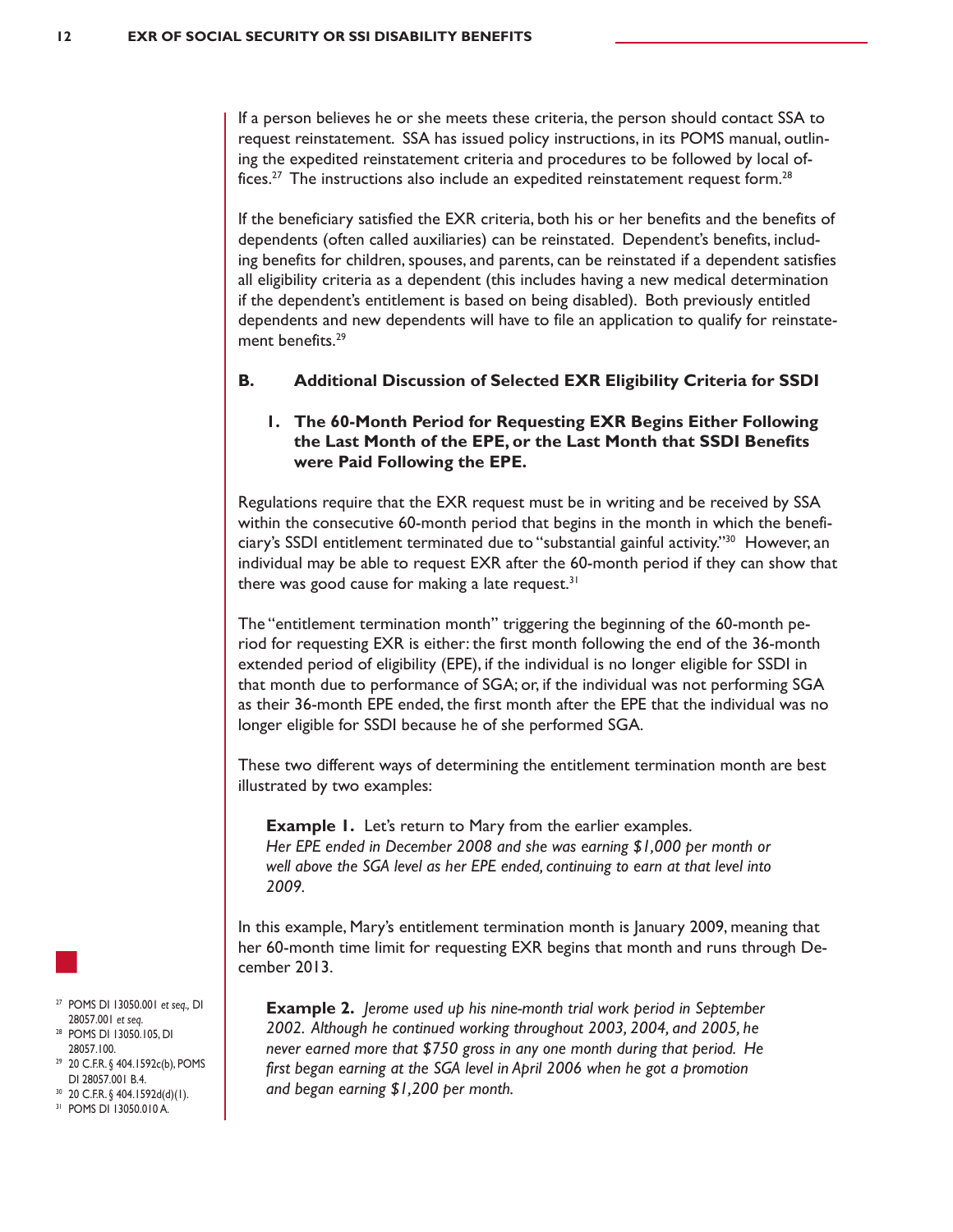In this example, Jerome's TWP ended in September 2002 and his 36-month EPE ended in September 2005. Since he was not performing SGA at that time his benefits continued. When he first performs SGA in April 2006, he is eligible for SSDI for that month and two more months (i.e., his three-month grace period). Jerome's first month of ineligibility for SSDI, i.e., his entitlement termination month, is July 2006 meaning that his 60-month period for requesting EXR runs through June 2011.

#### **2. The Regulations Eliminate the Requirement that the Reduction in Earnings Must be Related to the Individual's Disability.**

Prior to the final EXR regulations, published on September 30, 2005, the individual was required to have stopped performing SGA due to his or her disabling impairments. This requirement was changed in the final rules to state that the individual must be unable to perform SGA when they request EXR. To satisfy these criteria, the individual must meet the medical test of disability using SSA's Medical Improvement Review Standard (MIRS).<sup>32</sup>

This change in policy, which applies to both SSDI and SSI, is important because an individual no longer needs to show that the reason for stopping SGA is due to the disability, which is difficult to clearly document. Now, the individual must only have stopped performing SGA and must state that their impairment(s) prevents them from performing SGA. An individual must not perform SGA in the month they request EXR. If their work is at the SGA level or above in the month they make their EXR request, that request will be denied.

Note: At first reading, the requirement that the individual state they cannot perform SGA because of their impairment(s) may seem to discourage a quick return to SGA-level work. However, the EXR rules only require a finding of medical disability under the medical improvement review standard and, in some cases, allow SSDI payments to continue after a return to SGA-level work under rules discussed below.

#### **3. The Impairment(s) Must Be the Same as, or Related to the Impairment(s) that was the Basis for the Original Claim.33**

Most individuals will have no problem meeting this criteria, as the disability that served as the basis for their original claim is a continuing condition. The following example illustrates how this provision might be applied to deny an EXR request.

**Example.** *Lisa was approved for SSDI benefits based on a severe seizure disorder. Based on a change in medication, Lisa's seizures have drastically reduced in frequency and she has been able to work at the SGA level and have completed her TWP and EPE and subsequently had her benefits terminated for SGA-level work in October 2003.*

*In late 2003, Lisa was diagnosed with multiple sclerosis (MS). As her MS symptoms worsened, Lisa found it increasingly difficult to work. In January 2006, Lisa stops performing SGA due to the worsening of her MS symptoms. She contacts SSA to see if she is eligible to apply for EXR.*

<sup>32</sup> *See* 20 C.F.R. § 404.1592b. <sup>33</sup> POMS DI 28057.015 C.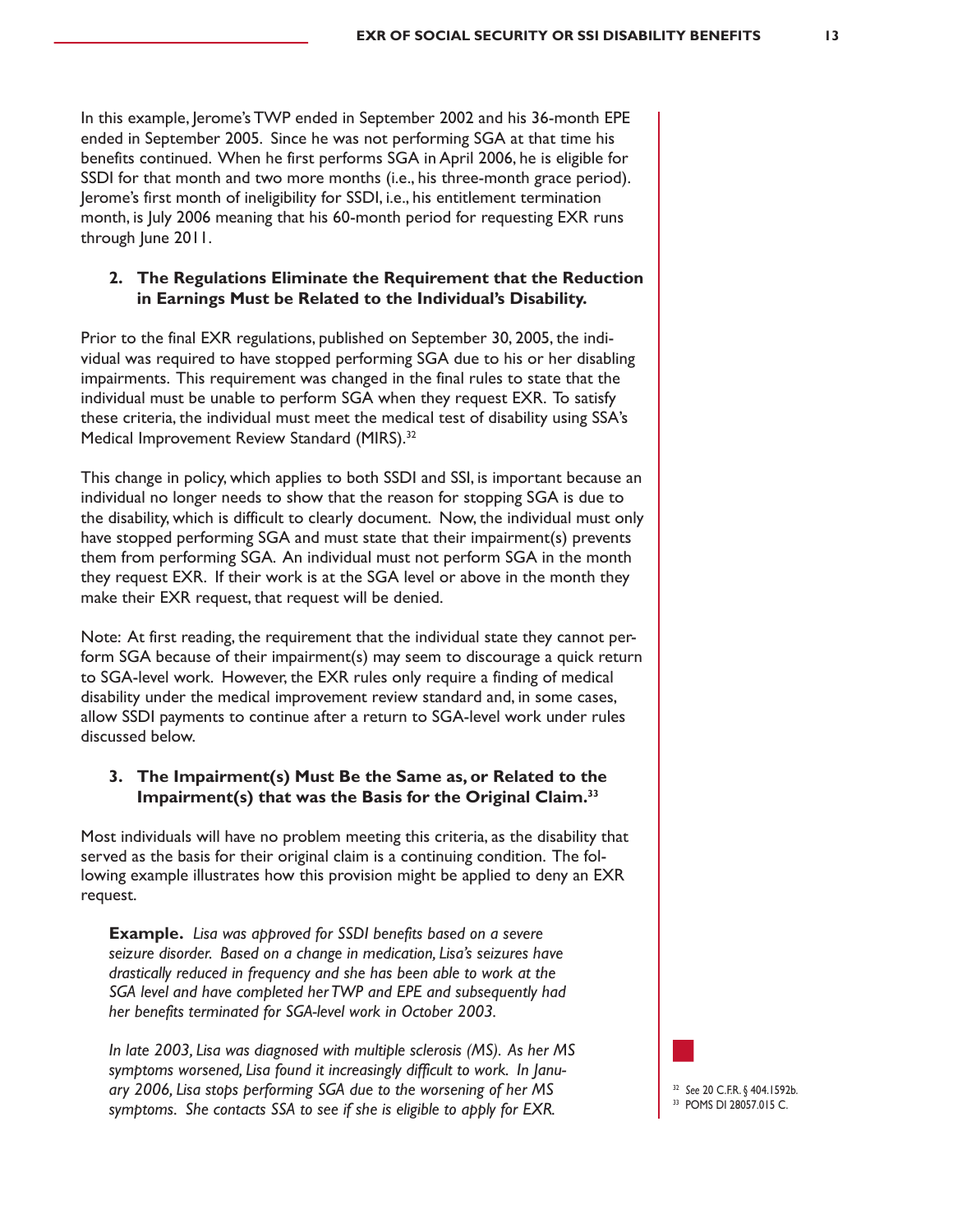Although Lisa's application for EXR is timely (i.e., within 60-months of her entitlement termination month), she does not meet eligibility criteria for EXR because her current impairment is not the same as, or related to the impairment that formed the basis for her previous entitlement. Under the facts presented, Lisa should not file for EXR, but she can file a new application for disability benefits, based on the multiple sclerosis diagnosis.

#### **4. The Disability Must Render the Individual Incapable of SGA Based on the Application of the Medical Improvement Review Standard (MIRS).**

This provision is important because the MIRS criteria are not as stringent as the medical criteria used to make an initial disability decision. $34$  The individual does not need to satisfy a new SSA decision maker that their condition meets the SSDI disability standard.

#### **C. Provisional Benefits While EXR Decision is Made**

An individual who requests EXR can receive up to six months of provisional benefits while SSA makes the EXR medical decision.<sup>35</sup> Provisional benefits are payable beginning the month the individual files the EXR request.<sup>36</sup> The person may also be eligible for Medicare while receiving provisional benefits. Performing SGA will terminate provisional benefits. Since any decisions related to provisional benefits are not considered initial determinations, an individual cannot appeal any decision about provisional benefits.37 However, the POMS direct SSA staff to accept an individual's informal protest regarding provisional benefits and reexamine the case to determine if corrective action is warranted Keep in mind, however, that a decision to disapprove an EXR request to terminate EXR benefits may be appealed by following normal appeal procedures.39

What happens if SSA pays provisional benefits and later determines the person was not entitled to reinstatement? Must the person repay the provisional benefits? The answer is generally no. Any resulting overpayment cannot be recovered unless SSA determines that the person knew or should have known he or she did not meet the EXR criteria.<sup>40</sup> Even if the individual has an outstanding overpayment of SSDI or SSI benefits from an earlier period, SSA will not recover the overpayment from the provisional benefits unless the individual gives SSA permission to do so.<sup>41</sup>

#### **D. Effective Month of SSDI Reinstatement**

Many former SSDI beneficiaries will not immediately file an EXR request in the month they stop performing SGA. This may be because they expect to go right back to work or it may be because they are not aware of the EXR provisions. The good news is that expedited benefits may be awarded retroactively, up to 12 months prior to the date of the EXR request. $42$ 

**Example.** *John was receiving SSDI benefits of \$800 per month. He completed his trial work period in June 2002 and completed his extended period of eligibility in June 2005. His SSDI benefits were terminated in July 2005 because he was performing SGA at that time. John performs SGA throughout the remainder of 2005, then continues performing SGA through June 2006.* 

- <sup>34</sup> POMS DI 28057.015. For more detail on how the medical improvement standard is applied, see our policy and practice brief, *Medical Continuing Disability Reviews and Related Concepts: A Discussion of Medical CDRs and the Age 18 Redetermination, www.ilr.cornell. edu/edi/PP\_11.txt or pdf*.
- <sup>35</sup> 42 U.S.C. § 423(i)(7); 20 C.F.R. § 404.1592e; POMS DI 13050.025.
- <sup>36</sup> 20 C.F.R. § 404.1592e(a)(1); POMS DI 13050.025 C. <sup>37</sup> 20 C.F.R. §§ 404.903, 404.1592e(f), 416.99c(f), 416.1403; POMS DI 130050.025
- G.
- <sup>38</sup> POMS DI 13050.085 B.1. <sup>39</sup> 20 C.F.R. § 404.1592f(g), 416.999d(e); POMS DI 13050.085 C.1.
- <sup>40</sup> 42 U.S.C. § 423(i)(7)(D), 20 C.F.R. § 404.1592e(h); POMS DI 13050.080 A.1.a.
- <sup>41</sup> 20 C.F.R. § 404.1592e(g).
- <sup>42</sup> 20 C.F.R. § 404.1592f(a).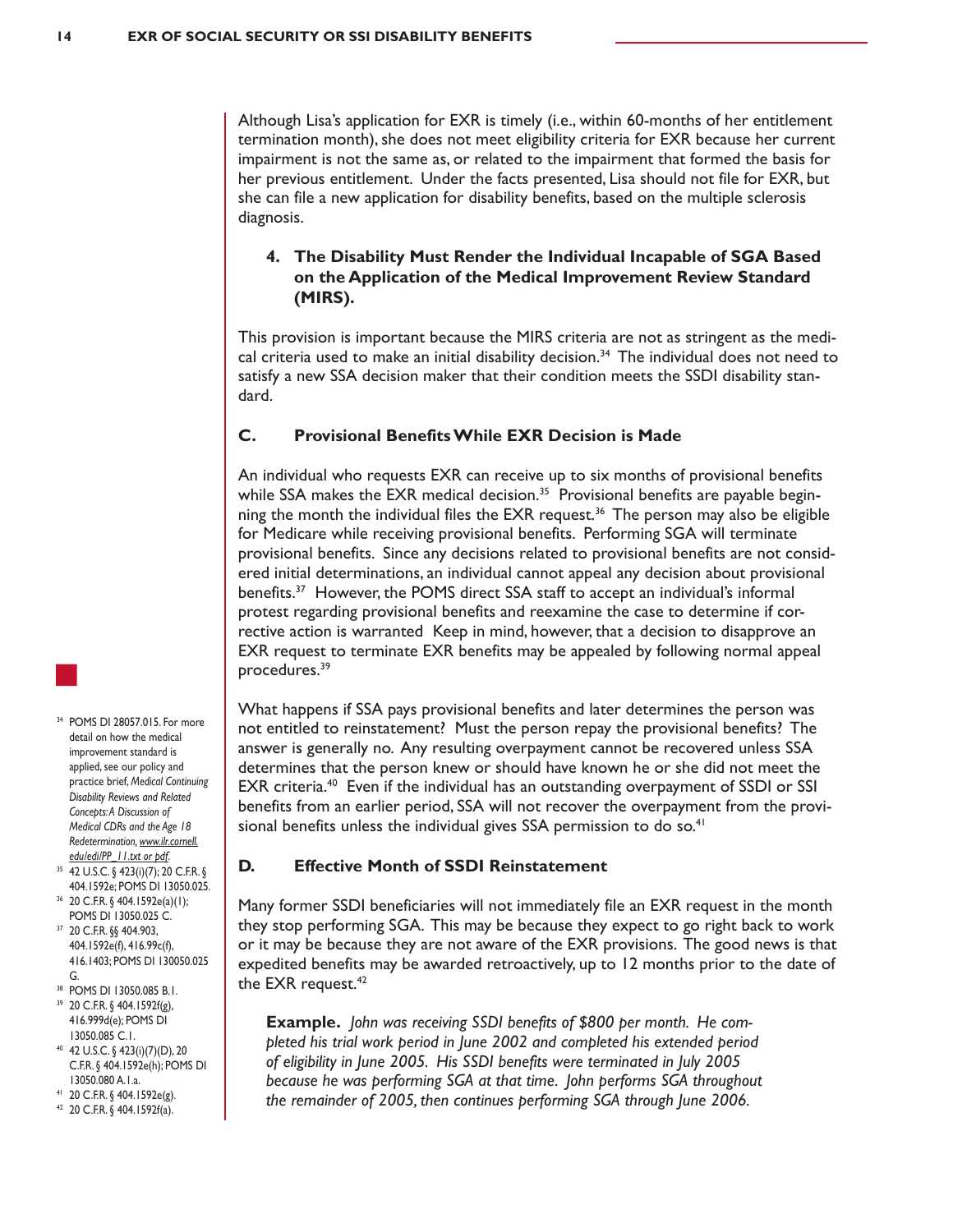*In July 2006, John's hours are reduced and his gross pay is reduced to \$600 per month. John continues earning at \$600 level throughout the remainder of 2006. John's disability continues to be the same or related to the disability that was the basis for his original claim, with that disability rendered him unable to perform SGA under the medical improvement review standard.*

*In January 2007, John is still working at the \$600 level when he attends a benefits seminar and learns about the EXR provisions. That same day he goes to his SSA office and files an EXR request. Provisional benefits are paid beginning with the month of January 2007. Since he meets the criteria, his EXR request is approved in late March 2007 (after John had received provisional benefits in January, February, and March 2007). Can SSA award reinstated benefits retroactivity?*

In John's case, SSA will award EXR benefits, retroactively, to the earliest month of the 12-month period immediately preceding his EXR request in which he met all the requirements for reinstated benefits. This means that John will have his benefits reinstated as of July 2006, the first month in the 12-month period prior to the EXR request that his earnings level was below SGA. The amount of past due payment will be offset by the provisional benefits John received for January, February and March 2007. Since his reinstated benefit amount will usually be paid at the same level as the last time he received an SSDI check, plus applicable cost of living increases, John can expect to receive a check for about \$4,800 (i.e., six months at \$800 per month).

#### **E. What if the Request for Reinstatement is Denied?**

**The right to appeal.** If the EXR request is denied, an appeal is available to challenge the decision. The appeal process available would be the same as that available for other initial determinations made involving SSDI benefits (i.e., reconsideration, administrative hearing, Appeals Council, federal court).<sup>43</sup>

**A second EXR request is allowed.** Even if an EXR request is denied and not appealed, the final regulations allow a later, second EXR request if it is timely filed (i.e., filed within 60 months of the last month of entitlement). However, if provisional benefits were paid following the first request, the individual cannot receive provisional benefits when the second EXR request is filed.<sup>44</sup>

**A new application for disability benefits can be filed.** If an individual requests EXR and is denied, the individual can file a new initial disability application. SSA will use the date that the individual filed for EXR as the date of the new disability application. A determination on the new application will be made using the same criteria used for all new disability applications.

#### **F. The 24-Month Initial Reinstatement Period**

This Initial Reinstatement Period (IRP) is important because it triggers the future right to a new TWP, a new EPE, and even a new EXR. This 24-month period begins with the first month of payable EXR benefits. The 24 months need not



<sup>44</sup> 20 C.F.R. § 404.1592e(b).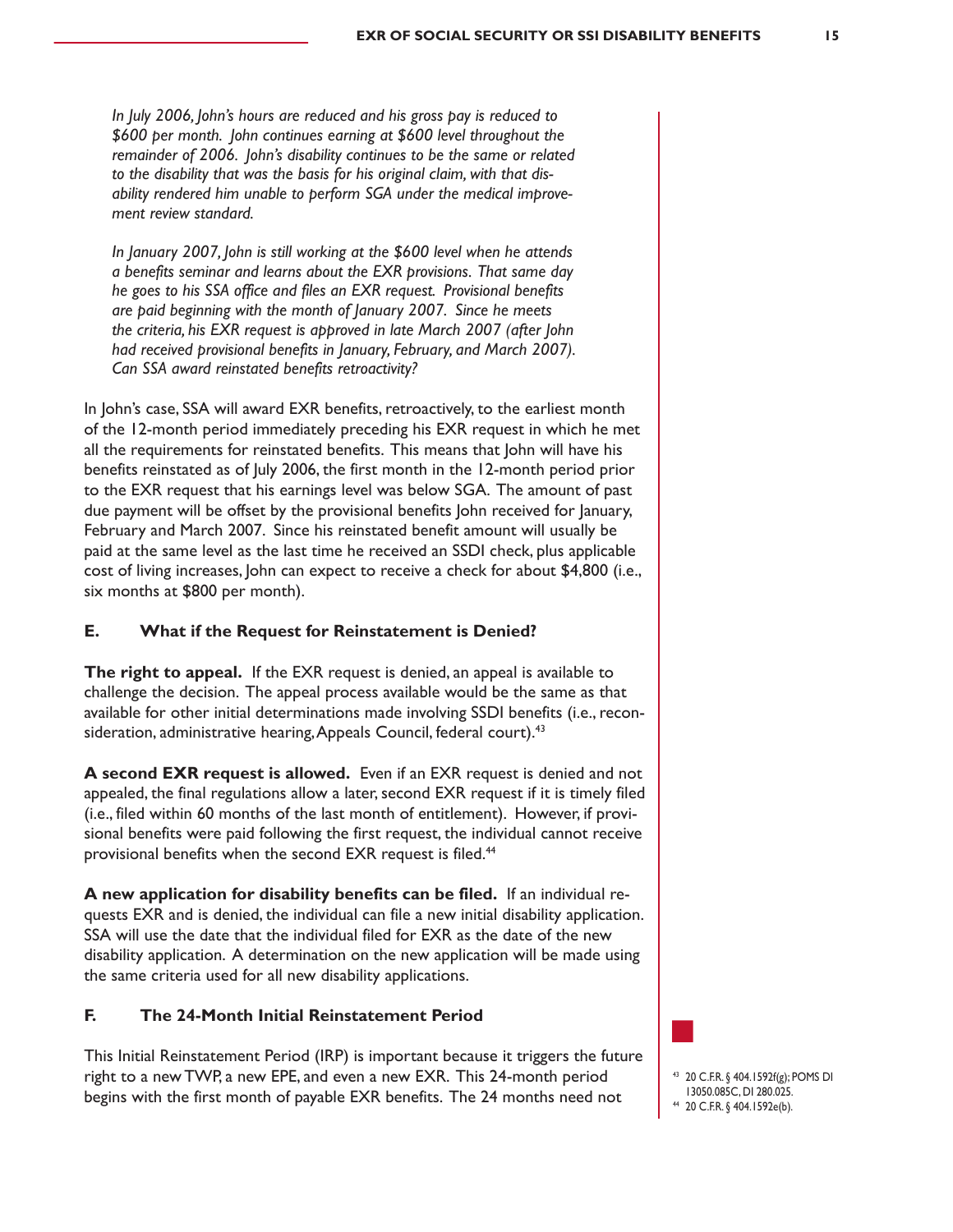be consecutive, as the beneficiary will not be paid benefits for any month in which he or she performs SGA during this initial period.<sup>45</sup> In this respect, the EXR rules operate very much like the EPE rules, allowing the individual to receive cash benefits for any month in which wages do not exceed the SGA level. If an individual is eligible to receive a monthly payment, but does not receive a payment due to collection of an overpayment, that month will count as a payable month for the IRP. The Initial Reinstatement Period is completed when the individual has 24 payable months.

#### **G. New Trial Work Period and Extended Period of Eligibility**

For years, SSDI beneficiaries were told they would get one TWP and one EPE, which could be exhausted at very low levels of earnings. In fact, the extended period of eligibility could be exhausted whether the person was working or not. This has changed under the new EXR program.

After having 24 months of payable EXR benefits, which need not be consecutive (including any months for which provisional and retroactive payment were actually received), the beneficiary gets: a new TWP, a new EPE, and another 60-month period in which to request EXR if benefits are terminated again due to SGA.<sup>46</sup>

#### **H. Application for Expedited Reinstatement Rules with Second Trial Work Period and Extended Period of Eligibility**

Under the EXR program, a person may be reinstated well after exhausting the TWP and EPE, and even if the person has performed SGA for many months or even years. The following example illustrates this change:

Let's return to Mary, from the TWP and EPE examples above. Mary performed *SGA throughout her TWP and most of her EPE. She completed her ninth TWP service month in December 2005 and completed her EPE in December 2008. She continues to perform SGA, earning \$1,000 monthly in January through December 2009. Since she performed SGA after her EPE, her SSDI benefits were terminated. Mary stops working in early January 2010 because her disability worsens. Her disability is the same or related to the disability that was the*  basis for her original claim for SSDI and renders her incapable of SGA under *SSA's medical improvement criteria.*

Mary can apply for reinstatement as early as January 2010, the first month she stopped performing SGA following the termination of her benefits. (Remember: In order to use the EXR provisions, the termination had to be based on performance of SGA.) Since Mary's EXR request is filed within 60 months of the last month she was entitled to benefits — in this case within 60 months beginning January 2009, or by December 2013 — her request is clearly a timely one. Based on the facts presented, suggesting that Mary meets all the EXR criteria as of January 2010, she would appear to be eligible for reinstatement effective January 2010.

*Now let's assume that Mary is awarded reinstated benefits, retroactive to January 2010. She does not work at all during 2010. In January 2011, she returns to work at a fewer number of hours and earns \$500 gross per month throughout 2011. In 2012, she continues to earn at the \$500 level during January, February, and March. Then, in April 2012, she increases her hours* 



<sup>45</sup> 20 C.F.R. § 404.1592f(d).

<sup>46</sup> *See* 42 U.S.C. § 423(i)(6), 20 C.F.R. § 404.1592f(e); POMS DI 13050.035 C.4.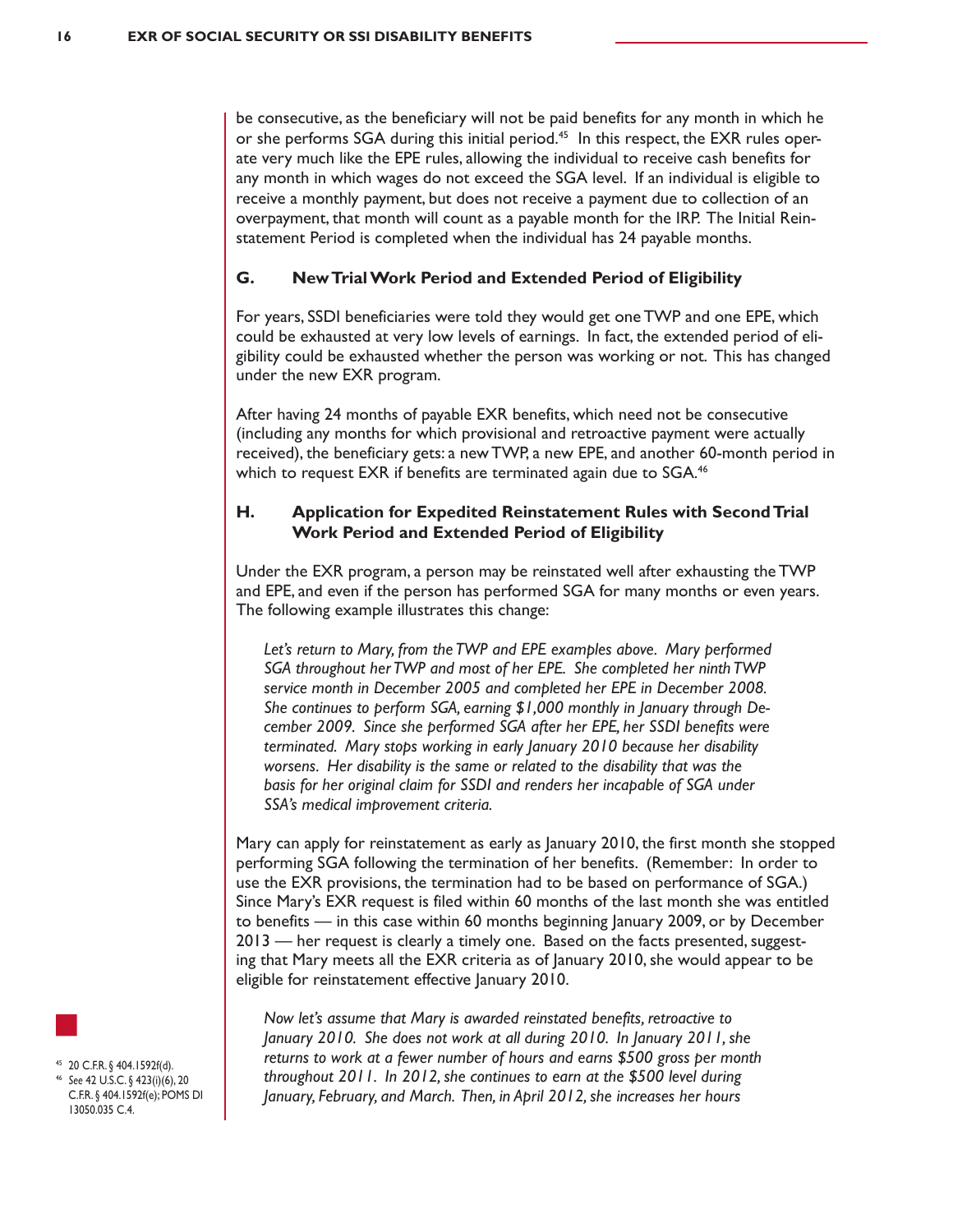*dramatically and starts earning \$1,200 gross per month and earns at that level throughout the remainder of 2012. (Again, we will assume for the purpose of this and other examples that the 2006 SGA and TWP amounts will be applied in future years.)*

Under expedited reinstatement rules, Mary will be entitled to SSDI benefits throughout all of 2010 and 2011. Effective January 2012, Mary is eligible for a new TWP as she has 24 payable months to complete the 24-month initial reinstatement period. Once the IRP is completed, Mary is eligible for another TWP and EPE, as described earlier. If Mary completes the TWP and EPE, and subsequently has her benefits terminated due to SGA, she will be eligible to request EXR again, if she stops performing SGA.

| Table 2 illustrates Mary will benefits from the expedited reinstatement provisions                                                                                                                                                       |                         |                         |                         |                         |                         |                         |                         |                         |                         |                         |                         |                         |
|------------------------------------------------------------------------------------------------------------------------------------------------------------------------------------------------------------------------------------------|-------------------------|-------------------------|-------------------------|-------------------------|-------------------------|-------------------------|-------------------------|-------------------------|-------------------------|-------------------------|-------------------------|-------------------------|
| <b>YEAR 2009</b>                                                                                                                                                                                                                         | <b>JAN</b>              | <b>FEB</b>              | <b>MAR</b>              | <b>APR</b>              | <b>MAY</b>              | <b>JUN</b>              | <b>JUL</b>              | <b>AUG</b>              | <b>SEP</b>              | <b>OCT</b>              | <b>NOV</b>              | <b>DEC</b>              |
| Countable<br>Earnings                                                                                                                                                                                                                    | \$1,000                 | \$1,000                 | \$1,000                 | \$1,000                 | \$1,000                 | \$1,000                 | \$1,000                 | \$1,000                 | \$1,000                 | \$1,000                 | \$1,000                 | \$1,000                 |
| <b>Benefits</b><br>status                                                                                                                                                                                                                | Post EPE<br>No SSDI*    | Post EPE<br>No SSDI     | Post EPE<br>No SSDI     | Post EPE<br>No SSDI     | Post EPE<br>No SSDI     | Post EPE<br>No SSDI     | Post EPE<br>No SSDI     | Post EPE<br>No SSDI     | Post EPE<br>No SSDI     | Post EPE<br>No SSDI     | Post EPE<br>No SSDI     | Post EPE<br>No SSDI     |
| <b>OCT</b><br><b>YEAR 2010</b><br><b>JAN</b><br><b>FEB</b><br><b>MAR</b><br><b>APR</b><br><b>MAY</b><br><b>JUN</b><br><b>JUL</b><br><b>AUG</b><br><b>SEP</b><br><b>NOV</b><br><b>DEC</b>                                                 |                         |                         |                         |                         |                         |                         |                         |                         |                         |                         |                         |                         |
| Countable<br>Earnings                                                                                                                                                                                                                    | \$0                     | \$0                     | \$0                     | \$0                     | \$0                     | \$0                     | \$0                     | \$0                     | \$0                     | \$0                     | \$0                     | \$0                     |
| <b>Benefits</b><br>status                                                                                                                                                                                                                | EXR** SSDI<br>Paid      | <b>EXR SSDI</b><br>Paid | <b>EXR SSDI</b><br>Paid | <b>EXR SSDI</b><br>Paid | <b>EXR SSDI</b><br>Paid | <b>EXR SSDI</b><br>Paid | <b>EXR SSDI</b><br>Paid | <b>EXR SSDI</b><br>Paid | <b>EXR SSDI</b><br>Paid | <b>EXR SSDI</b><br>Paid | <b>EXR SSDI</b><br>Paid | <b>EXR SSDI</b><br>Paid |
|                                                                                                                                                                                                                                          |                         |                         |                         |                         |                         |                         |                         |                         |                         |                         |                         |                         |
| <b>YEAR 2011</b>                                                                                                                                                                                                                         | <b>JAN</b>              | <b>FEB</b>              | <b>MAR</b>              | <b>APR</b>              | <b>MAY</b>              | <b>JUN</b>              | <b>JUL</b>              | <b>AUG</b>              | <b>SEP</b>              | <b>OCT</b>              | <b>NOV</b>              | <b>DEC</b>              |
| Countable<br>Earnings                                                                                                                                                                                                                    | \$500                   | \$500                   | \$500                   | \$500                   | \$500                   | \$500                   | \$500                   | \$500                   | \$500                   | \$500                   | \$500                   | \$500                   |
| <b>Benefits</b><br>status                                                                                                                                                                                                                | <b>EXR SSDI</b><br>Paid | <b>EXR SSDI</b><br>Paid | <b>EXR SSDI</b><br>Paid | <b>EXR SSDI</b><br>Paid | <b>EXR SSDI</b><br>Paid | <b>EXR SSDI</b><br>Paid | <b>EXR SSDI</b><br>Paid | <b>EXR SSDI</b><br>Paid | <b>EXR SSDI</b><br>Paid | <b>EXR SSDI</b><br>Paid | <b>EXR SSDI</b><br>Paid | EXR***<br>SSDI Paid     |
|                                                                                                                                                                                                                                          |                         |                         |                         |                         |                         |                         |                         |                         |                         |                         |                         |                         |
| <b>YEAR 2012</b>                                                                                                                                                                                                                         | <b>JAN</b>              | <b>FEB</b>              | <b>MAR</b>              | <b>APR</b>              | <b>MAY</b>              | <b>JUN</b>              | <b>JUL</b>              | <b>AUG</b>              | <b>SEP</b>              | <b>OCT</b>              | <b>NOV</b>              | <b>DEC</b>              |
| Countable<br>Earnings                                                                                                                                                                                                                    | \$500                   | \$500                   | \$500                   | \$1,200                 | \$1,200                 | \$1,200                 | \$1,200                 | \$1,200                 | \$1,200                 | \$1,200                 | \$1,200                 | \$1,200                 |
| <b>Benefits</b><br>status                                                                                                                                                                                                                | Post EXR<br>SSDI Paid   | Post EXR<br>SSDI Paid   | Post EXR<br>SSDI Paid   | <b>TWP SSDI</b><br>Paid | <b>TWP SSDI</b><br>Paid | <b>TWP SSDI</b><br>Paid | <b>TWP SSDI</b><br>Paid | <b>TWP SSDI</b><br>Paid | <b>TWP SSDI</b><br>Paid | <b>TWP SSDI</b><br>Paid | <b>TWP SSDI</b><br>Paid | <b>TWP SSDI</b><br>Paid |
| *January 2009 is Mary's entitlement termination month and triggers the start of her 60-month time<br><b>Comments</b><br>limit for requesting EXR.<br>** January 2010 is Mary's first month of SSDI eligibility under the EXR provisions. |                         |                         |                         |                         |                         |                         |                         |                         |                         |                         |                         |                         |
| ***December 2011 completes the 24-month initial Reinstatement Period meaning that Mary will<br>now be entitled to a new trial work period, new extended period of eligibility, and new right to                                          |                         |                         |                         |                         |                         |                         |                         |                         |                         |                         |                         |                         |
| expedited reinstatement.                                                                                                                                                                                                                 |                         |                         |                         |                         |                         |                         |                         |                         |                         |                         |                         |                         |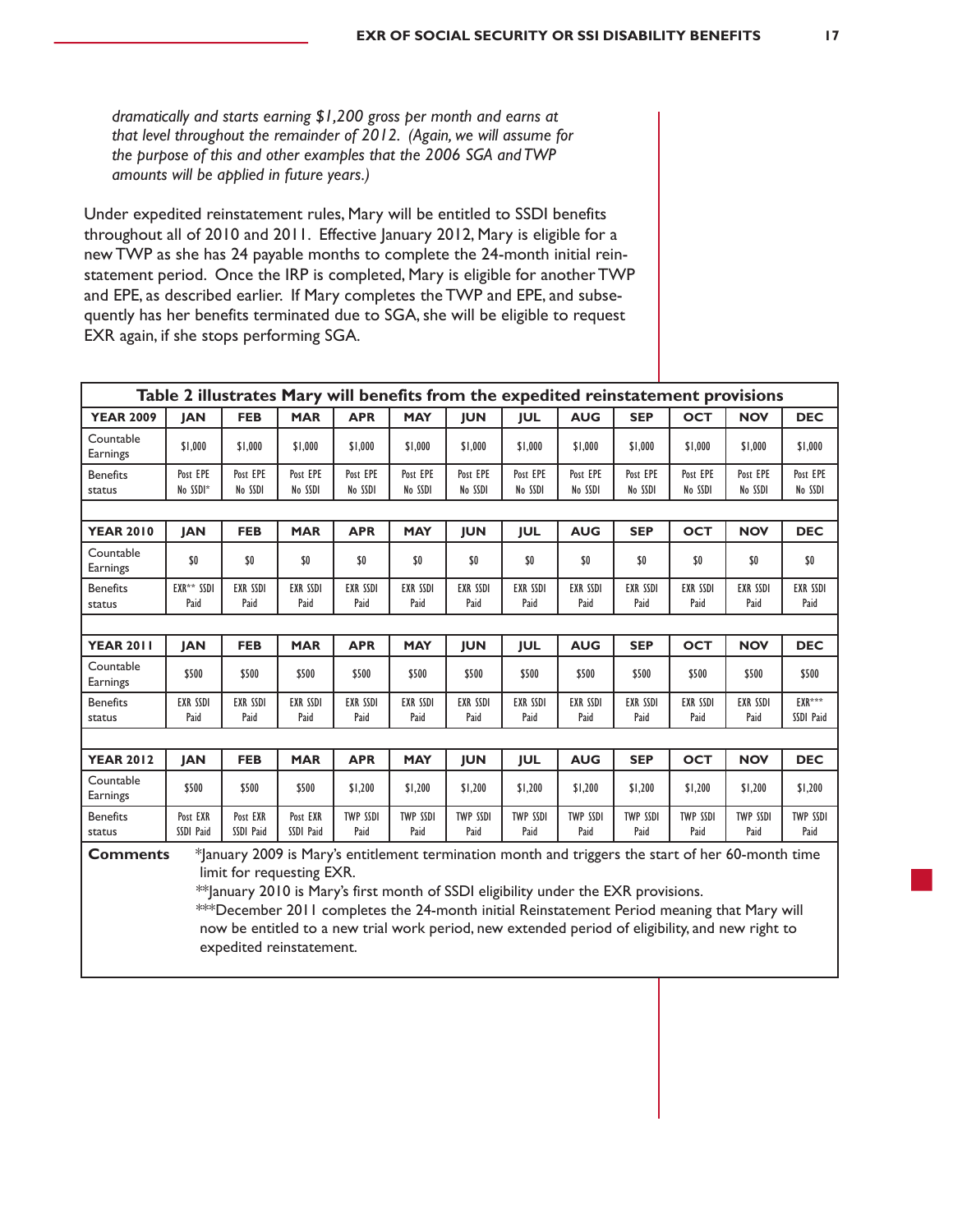In Mary's case, January, February, and March 2012 will not counts as TWP months as she is earning less than \$620 per month — again using the 2006TWP amount in later years. April 2012, when Mary earns \$1,200 will be her first TWP month. This means Mary is entitled to both her paycheck and her SSDI check for the nine-month period, April through December 2012. Her new extended period of eligibility will start in January 2013 and run through December 2015. Mary will be entitled to SSDI payments during the first three months of the EPE, January through March 2013 (i.e., the benefit cessation month plus the next two months).

#### **I. Choosing to Request EXR versus Filing a New SSDI Application**

Deciding whether to seek expedited reinstatement or file a new application can be a complex decision. This section will review some of the factors that go into that decision and the special rights created by the EXR provisions related to those issues. $47$ 

#### **1. The Advantages of EXR over a New Initial Application**

**A more streamlined process.** The EXR requires a fairly short application form that tracks the criteria discussed in this brief. While supporting medical documentation is required, the medical improvement review standard is not as stringent as the medical criteria used to make a determination on a new initial application. Since all EXR requests are to be handled in an expedited fashion, an EXR decision can be expected to be rendered more quickly than decisions on new applications.

**Provisional benefits.** Nearly all EXR applicants are entitled to provisional benefits of up to six months. Ordinarily, these benefits can be issued within 30 days of the request.

**Immediate eligibility for Medicare.** If not already receiving Medicare, the individual is usually eligible to receive Medicare as part of provisional benefits. Further, if the EXR request is approved, the individual will not have to serve another 24-month waiting period for Medicare.

**No five-month waiting period.** A new application will be subject to all the rules governing new SSDI claims. Ordinarily, if approved, the beneficiary will face a fivemonth waiting period during which they are not entitled to benefits. By contrast, EXR benefits can be awarded with no waiting period.

**No Walton-based denial/rescission of benefits if SGA performed within 12 months of disability onset.** Pursuant to the 2002 U.S. Supreme Court decision in *Barnhart v. Walton*, <sup>48</sup> an initial application can be denied or an approval decision rescinded if an individual performs SGA within 12 months of the onset of disability. This is a critical issue for some EXR applicants as many may sporadically perform SGA in the 12 months immediately following their first month of EXR eligibility. On a new application, this sporadic performance of SGA could be result in a *Walton*-based denial or rescission of benefits already granted. By contrast, if an EXR request is filed and approved based on earnings below the SGA level in the initial month of EXR entitlement, performance of SGA during the succeeding 11 months will not result in either a denial or rescission of an EXR approval. Rather, the individual will simply not get SSDI benefits in any month in which SGA is performed.<sup>49</sup>



- <sup>47</sup> *See* POMS DI 13050.020.
- <sup>48</sup> 535 U.S. 212 (2002).
- See the following sections of the POMS for a more extensive discussion of these issues: POMS DI 13010.105, 13010.110, 24001.005, 24010.001, and 25505.005.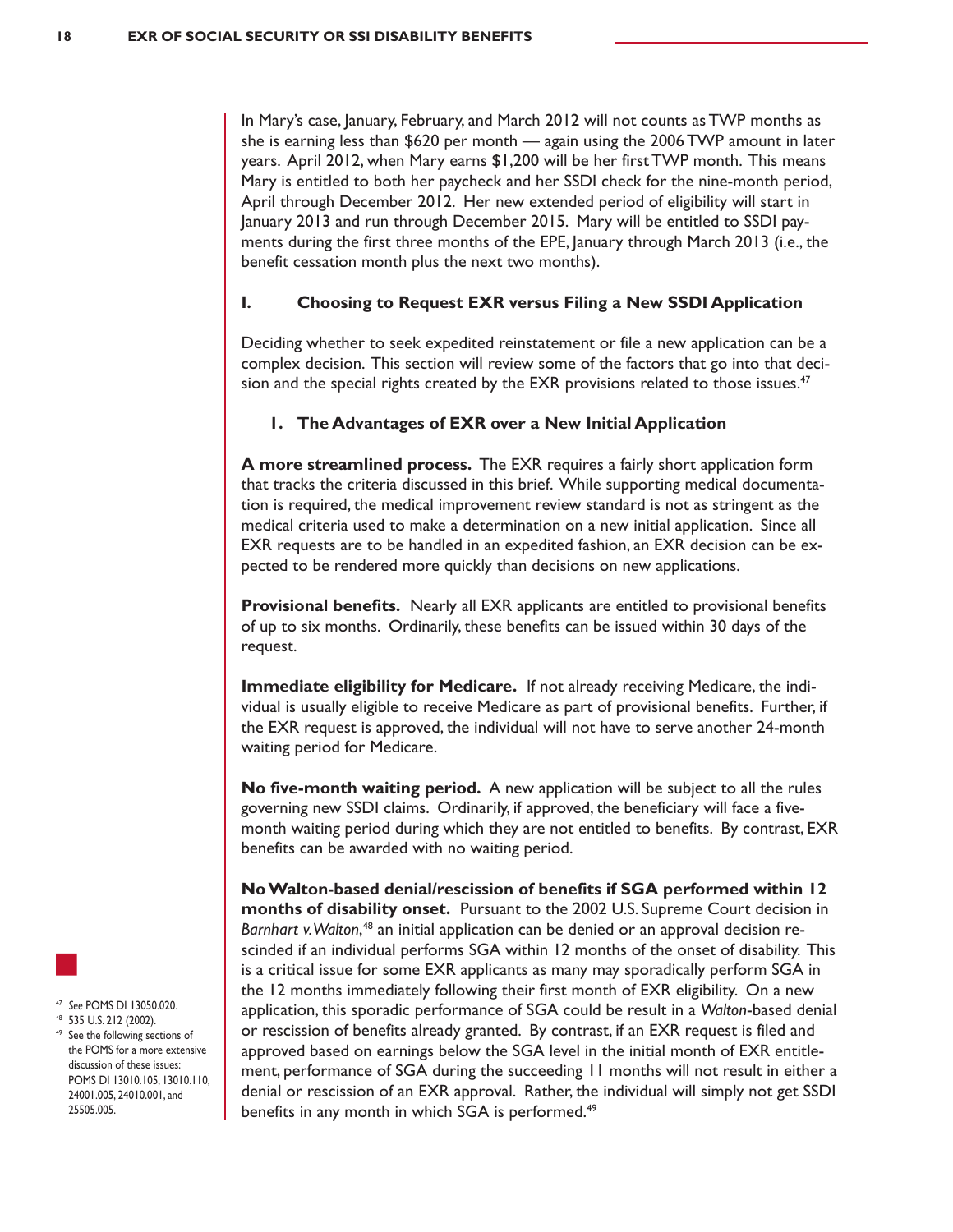#### **2. Reasons to File a New Application Rather than an EXR Request**

**No 60-month Time Limit.** An EXR request must be filed within 60 months of the last month of entitlement for benefits. If an individual has missed this deadline, the EXR request will be denied as not timely filed unless SSA finds there is a good cause for missing the deadline. A new applicant for SSDI will not face a similar obstacle.

**When the impairment(s) is not the "same as or related to" the original disabling impairment.** The EXR criteria require that the current disability be the same as, or related to, the disability upon which the original claim was granted. By contrast, on a new application SSA will look at all medical conditions that are relevant to the finding of disability, including conditions that were recently diagnosed.

**Immediate trial work period.** If the new SSDI claim is approved and the individual begins working a few months later, a TWP can begin right away (i.e., after the five-month waiting period).<sup>50</sup> By contrast, with an approved EXR request the TWP can only begin after the 24-month Initial Reinstatement Period.

#### **3. Other Relevant Issues**

**Which path results in the higher SSDI payment?** This will vary from case to case. The EXR rules provide that the SSDI benefit amount will be equal to the prior benefit actually paid plus any cost-of-living increases.<sup>51</sup>

If a new application is approved, the SSDI benefit amount will be based on a formula that weights more heavily the more recent covered earnings. Thus, as a very general yardstick, if the old SSDI rate was based on a very substantial earnings record and the more recent earnings record is more modest, the EXR payment rate would be higher. If, on the other hand, the recent earnings record is the more substantial, a new application might result in a higher SSDI payment. Since few individuals will be in a position to figure this out, SSA personnel should be asked to determine which choice would result in the higher payment rate.

**SSA staff are required to assist the individual in making decisions on whether to request EXR or file a new application.** When taking an EXR request, SSA personnel are required to explain the basic provisions of EXR as compared to those of filing an application.<sup>52</sup> This should include a discussion of the issues discussed above as well as other factors that might help the individual decide which benefit is the most advantageous.

**Filing an EXR request and a new application.** In most situations, EXR will likely be the most advantageous filing option. A thorough discussion of the various issues that need to be considered when making a filing election should make it clear to the individual what the best option is. However, in some instances an individual is allowed to file a new application and an EXR request simultaneously. However, only one of the two can be processed to completion.<sup>53</sup> If both the EXR and initial claim are approved, the individual will have to decide which one should be followed through to completion, and withdraw the other.



- <sup>50</sup> *See* comments to the new regulations, 70 Federal Registere 57140.
- <sup>51</sup> 20 C.F.R. § 404.1592e(a)(2).
- <sup>52</sup> POMS DI 13050.045 B.1. *See also*, DI 13050.050 B.1, DI 13050.090 A.
- <sup>53</sup> POMS DI 13050.090 A.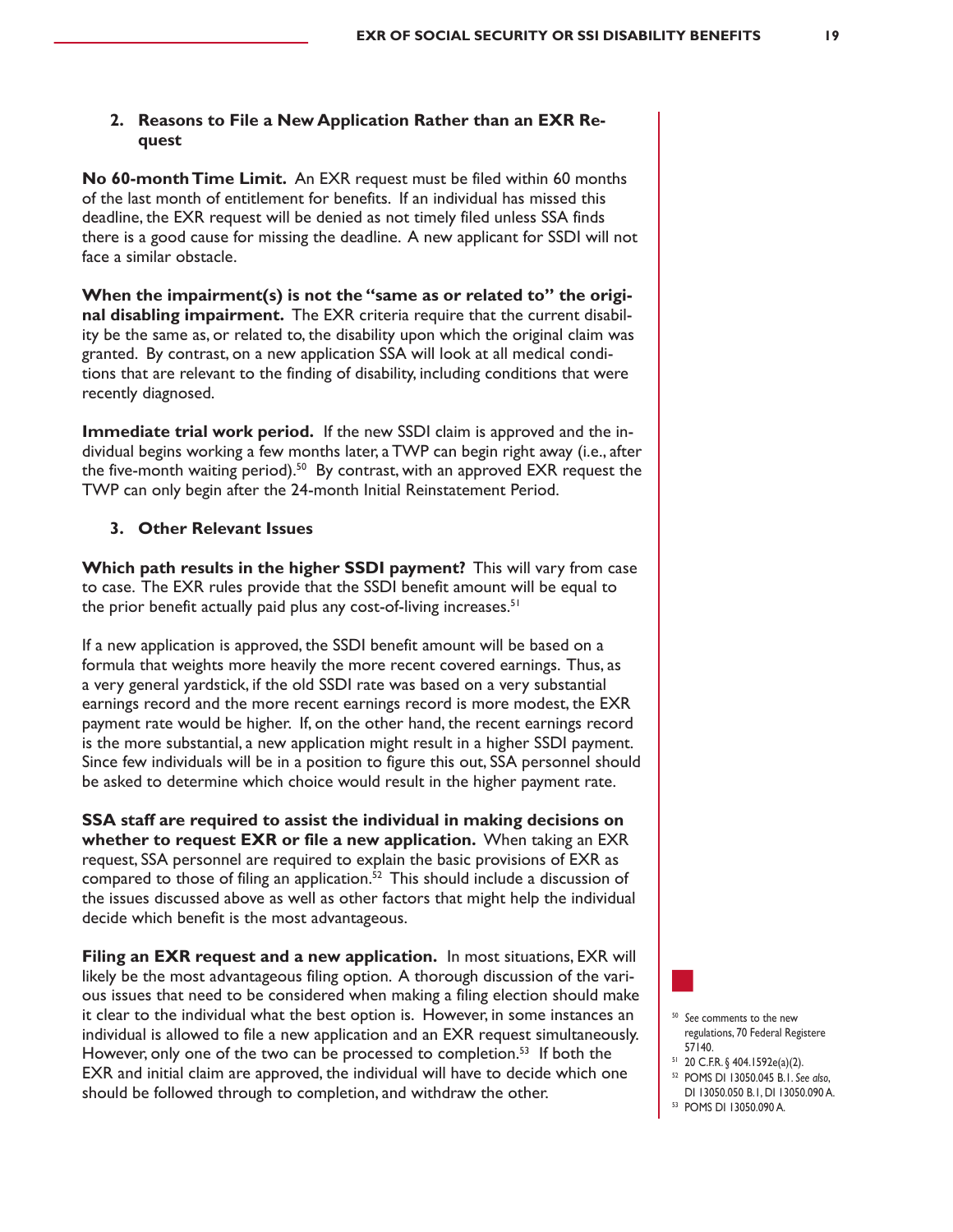**An EXR request can be used as a protective filing date for a new SSDI application.** If the individual files for EXR, including those situations in which SSA treats the initial contact with the agency as the EXR protective filing date, that EXR request (or initial contact with SSA concerning the request) will protect the filing date of the new application if the individual decides not to pursue EXR or if the EXR request is denied.54

#### **Part IV**

#### **Establishing the Context for Expedited Reinstatement in the SSA Program: The 1619(a) and 1619(b) Provisions**

#### **A. Under Section 1619(a), Earnings at the SGA Level will never result in an Automatic Termination of SSI Benefits**

The section 1619 provisions have been a permanent part of the SSI program since 1987.55 Section 1619(a) allows SSI beneficiaries to continue receiving benefits when wages are above the SGA amount.<sup>56</sup> Because they are no longer necessary, the trial work period and extended period of eligibility were eliminated from the SSI program in 1987 when the section 1619 provisions became permanent. $57$ 

When an SSI recipient works, even at wage levels exceeding the SGA amount (i.e., \$860 per month for the non-blind in 2006), SSA performs a calculation to determine how much will be counted in determining SSI eligibility and payment amount.

**Example.** *Sam receives \$603 in monthly SSI benefits.58 Sam goes to work and earns \$985 gross wages per month. He has no other income.*

Using the standard SSI income exclusion, Sam's SSI payment would be calculated as follows:

| Step I | Earned income                    |     | \$985 |
|--------|----------------------------------|-----|-------|
|        | General income exclusion         |     | 20    |
|        | Earned income exclusion          |     | 65    |
|        |                                  |     | \$900 |
|        | Additional 50% exclusion counted |     | 450   |
|        |                                  | $=$ | \$450 |
|        |                                  |     |       |
| Step 2 | <b>2006 SSI FBR</b>              |     | \$650 |
|        | Minus counted income             |     | 450   |
|        | Equals SSI benefit amount        |     | \$153 |

In this case, Sam will receive a reduced SSI payment even though his monthly earnings are above the SGA level. As an SSI recipient, he will retain eligibility for Medicaid in 39 states, the District of Columbia, and the Northern Mariana Islands. As Sam's monthly wages increase, he will low \$1 in SSI for every \$2 in monthly gross wages.



<sup>54</sup> POMS DI 13050.015 C.2.d. <sup>55</sup> Employment Opportunities for Disabled Americans Act, Pub. L. No. 99-643.

<sup>56</sup> 42 U.S.C. § 1382h.

<sup>57</sup> *See* POMS DI 02302.001 A.

<sup>58</sup> The SSI federal benefit rate for 2006 is \$603 per months. Depending on the state, this may or may not be increased by a state supplement.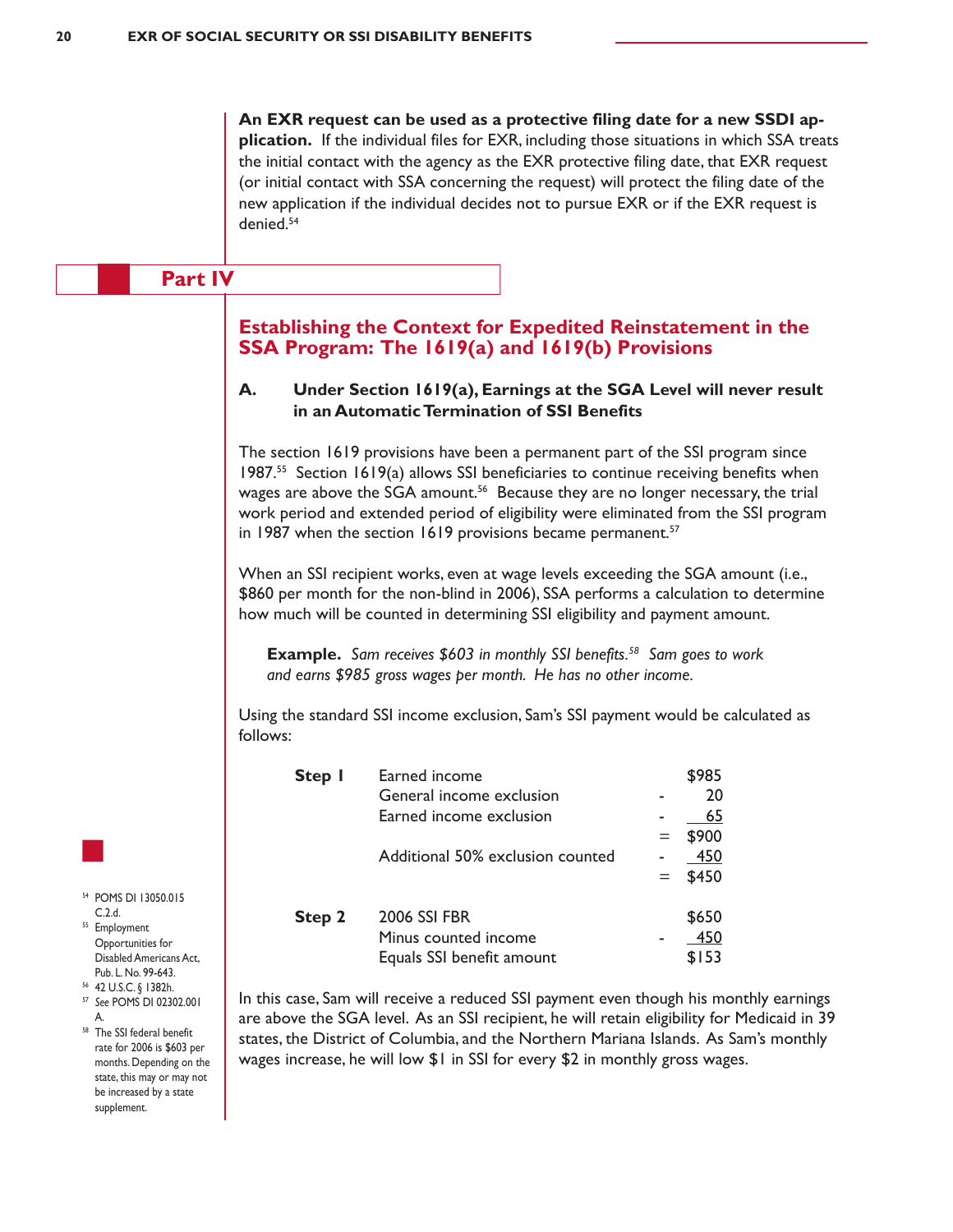At \$1,291 in gross monthly wages, Sam's countable income will be \$603 and his SSI payment will be reduced to \$0. As noted in the next section, however, through the 1619(b) provisions, Sam's right to receive continued Medicaid will be protected in most cases.

#### **B. Under the 1619(b) Provisions, the SSI Recipient Who is No Longer Eligible for an SSI Payment Because of Wages Will Most Often be Able to Continue Eligibility for Medicaid**

A detailed explanation of the  $1619(b)$  criteria is beyond the scope of this brief.<sup>59</sup> Section 1619(b) allows an individual to retain SSI recipient status and, therefore, Medicaid eligibility, when earnings, either alone or in combination with other income become too high to allow an SSI cash payment. Although the core criteria is the same nationwide, eligibility will vary from state to state in two ways:

- For those who live in states in which Medicaid eligibility is not automatic for SSI recipients — i.e., in 209(b) states — to retain Medicaid eligibility, an individual must have been eligible for Medicaid in the month immediately preceding the month payment stopped due to wages.<sup>60</sup>
- The annual earnings limit or threshold for 1619(b) eligibility varies from state to state from a low of \$22,052 in Alabama to a high of \$49,517 in Alaska during 2006.61 Threshold amounts are adjusted annually.

**Example.** *Let's go back to Sam. He lives in Alabama and starts earning \$1,585 gross per month. His payment stops because his countable income is now \$750 per month (\$1,585 - \$85 = \$1,500 ÷ 2 = \$750), or well above the \$603 SSI FBR (i.e., the payment rate for his state).*

Assuming that Sam meets the other criteria for 1619(b), he should be eligible for continued Medicaid as he has lost SSI due to wages and his annual earned income (\$19,020) is below the threshold for Alabama. Since 1619(b) is not time limited, Sam could remain on Medicaid indefinitely through 1619(b).

#### **C. Since a 1619(b) Beneficiary Retains SSI Recipient Status, an Individual Can Move Back into SSI Cash Payment Status if Wages are Significantly Reduced**

One of the great things about the 1619 provisions is that they allow an individual to readily move from cash benefit status to Medicaid only status, through 1619(b), and back again without the need for either a new application or a request for expedited reinstatement. This makes the EXR provisions less important in the SSI program than they are in the SSDI program.

**Example.** *Let's return to Sam again. Sam was getting \$603 in SSI benefits. He began earning \$985, making him eligible for an SSI payment of \$153 per month. He then started making \$1,585 per month, making him ineligible for SSI payment, but allowing him to retain Medicaid through 1619(b). Some months later, Sam reduces his work hours and is now making \$985 gross per month again.*

- <sup>59</sup> To fully explore the requirements for 1619(b) Medicaid,*see* POMS DI 02302.010 C. (and other sections scattered throughout SI 02302). <sup>60</sup> *See* POMS SI 02302.010 D.The
- 209(b) states include: Connecticut, Hawaii, Illinois, Indiana, Minnesota, Missouri, New Hampshire, North Dakota, Ohio, Oklahoma, and Virginia. POMS SI 01715.010.
- <sup>61</sup> POMS SI 02302.200 A.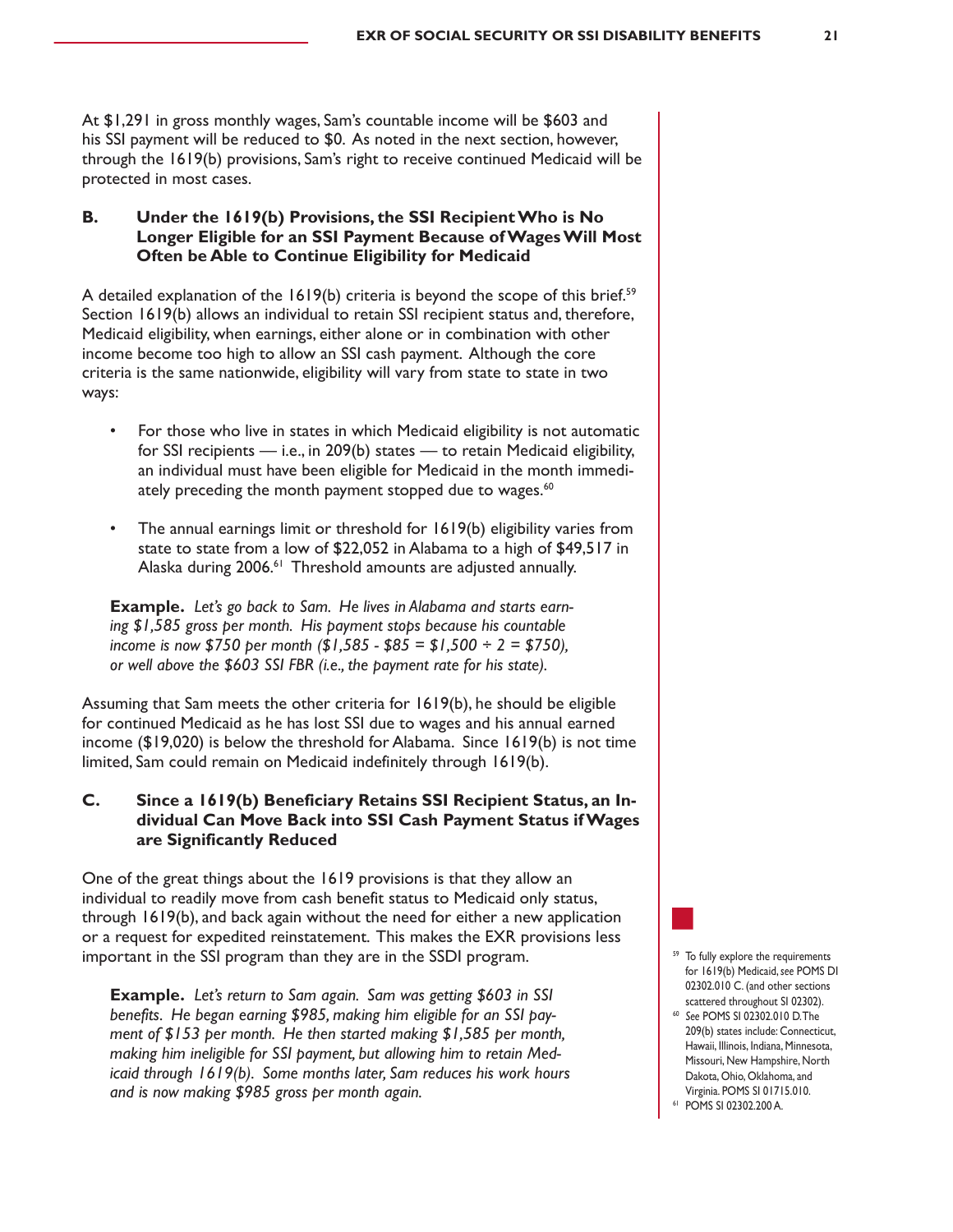In this example, Sam has moved from regular SSI payment status to 1619(a) status (earnings over SGA) to 1619(b) status (earnings too high for an SSI payment) and then back to 1619(a) status. When his wages are reduced to the \$985 level, he can go right back into payment status with no need for a new application, receiving the same \$153 SSI payment as before. Because Sam, as a 1619(b) recipient, is still treated as receiving an SSI benefits, he can go right back into payment status whenever his wages go low enough.

An SSI recipient will never lose the right to a benefit payment simply because he or she is performing SGA. Furthermore, an individual who does lose cash benefits and moves into 1619(b) status can readily return to cash benefits status when wages decrease. The EXR provision will apply when an individual's eligibility for SSI (including 1619(b)) is terminated. This can occur when an SSI recipient's earnings are over the 1619(b) threshold amount for his State.

#### **Part V**

#### **Reinstatement of SSI Benefits**

The basic structure for the EXR provisions is the same for both SSDI and SSI. However, the specifics of those provisions within that structure is quite different in the SSI program.

#### **A. The Five-Part Criteria for Reinstatement of SSI**

The EXR provisions allow SSI to be reinstated if:

- a) The person was previously eligible for an SSI payment based on disability or blindness;
- b) His or her SSI payment was terminated because of earned income or a combination of earned and unearned income;
- c) The person requests EXR within five years from the month the SSI benefits were terminated, or has good cause for filing a request later than five years;
- d) The person has a disability that is the same as (or related to) the disability that was the basis for their original claim; and
- e) That disability renders him or her incapable of SGA based on application of the medical improvement review standard (MIRS).<sup>62</sup>

As we suggested in the SSDI discussion in part IV, above, a person who believes he or she meets this criteria should contact SSA to request reinstatement. If the person satisfies the criteria, both their SSI benefits and the benefits of a previously eligible spouse will be reinstated.<sup>63</sup> With SSI there are no dependent (i.e., auxiliary) benefits, as only the person requesting reinstatement and their eligible spouse can benefit from the EXR provisions as they apply to SSI.



<sup>62</sup> 20 C.F.R. § 416.999a; POMS DI 28057.001 C.1. 20 C.F.R. § 416.999a(b); POMS

DI 2057.001 C.1 & 3.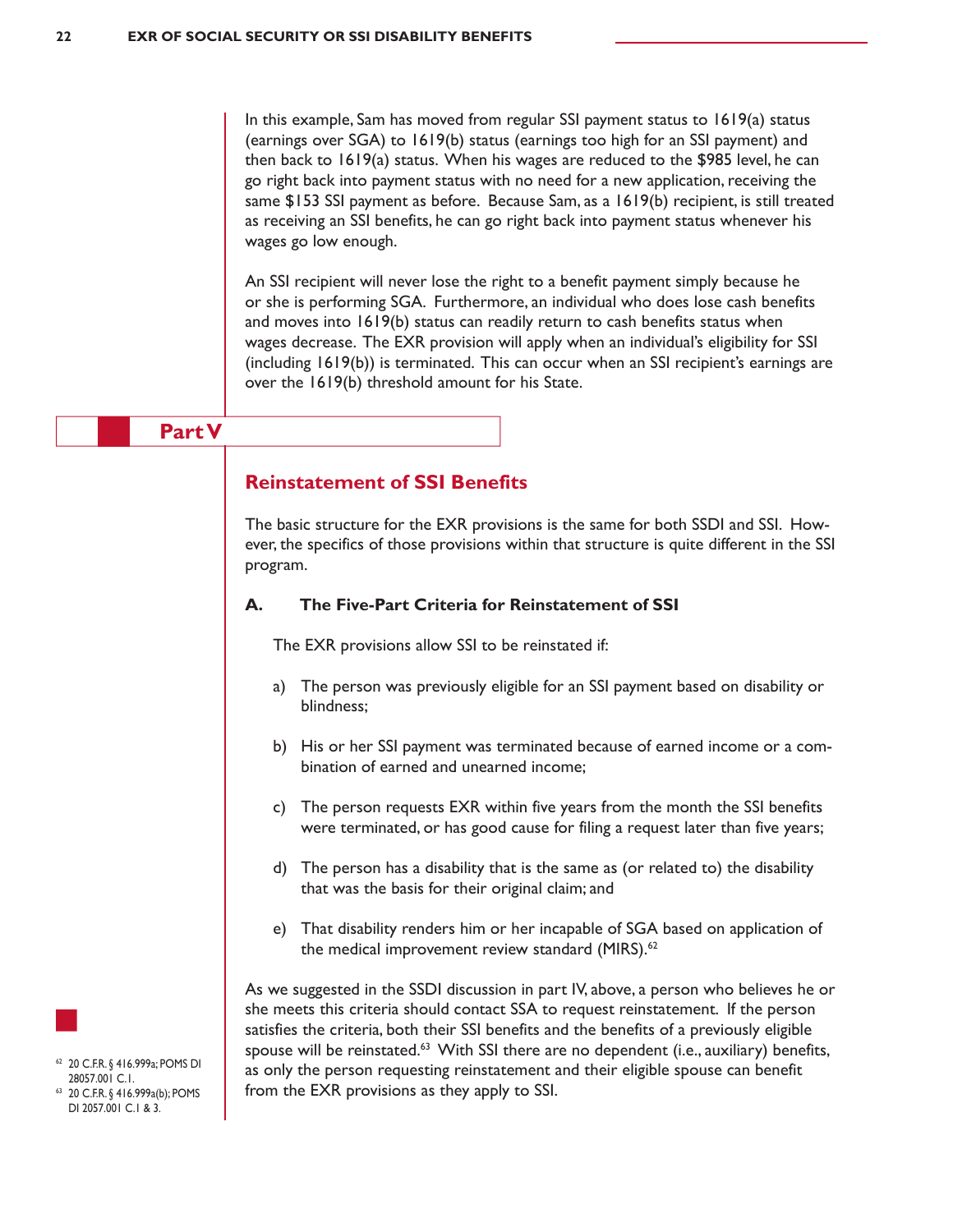#### **B. Additional Discussion of Selected EXR Eligibility Criteria for SSI**

Part a), d), and e) of the five part test set forth above are the same as those controlling EXR requests in the SSDI program and will not be separately discussed here.

#### **1. The SSI Payment Must Have Been Terminated Because of Earned Income or a Combination of Earned and Unearned Income**

Under the EXR criteria, SSI eligibility is considered terminated only if the person is no longer eligible for a regular SSI payment, an SSI payment under section 1619(a), or continued Medicaid eligibility under section 1619(b). This termination must also be the result of earned income or a combination of earned and unearned income.

In most cases, an individual who loses the right to an SSI cash payment will remain eligible for Medicaid under 1619(b) as long as gross earned income is under the state's threshold amount. If that individual later stops working, or has earned income that drops to a point where he or she would once again be eligible for an SSI payment, there is no need to use the EXR provision to return to SSI payment status. Since SSA treats 1619(b) as a form of SSI benefit, the individual can transition back to either regular SSI payment status or 1619(a) payment status without the need for either a new application or an EXR request.

On the other hand, if an individual's earnings exceed the state's 1619(b) threshold (i.e., the earnings are sufficient to cover all medical expenses, including those paid through Medicaid), then eligibility for SSI and Medicaid will be terminated. Since this person has experienced a full termination of SSI benefits (i.e., both cash payments and Medicaid), he or she would be eligible for EXR if their earned income is reduced enough to make them once again eligible for an SSI payment.

Individuals in 209(b) states, who lose the right to an SSI payment because of earned income, will not be eligible for Medicaid under 1619(b) if they were not eligible for Medicaid in the month immediately preceding the loss of the SSI payment.<sup>64</sup> Under these circumstances, their eligibility for SSI will be considered terminated if they cease to be eligible for either an SSI payment or 1619(b). Such an individual would be eligible for EXR if their earned income is later reduced enough to make them once again eligible for an SSI payment. In both this and the preceding example, the EXR request would have to be filed within 60 months of the termination of SSI benefits.

#### **2. The 60-Month Period for Requesting EXR Begins Following the Last Month the Person Was Eligible for an SSI Payment**

An individual may request EXR within 60 months of when his or her SSI eligibility was terminated. This is not necessarily the same as when the individual received their last SSI payment, as it could also be the last month of eligibility for  $1619(b)$ .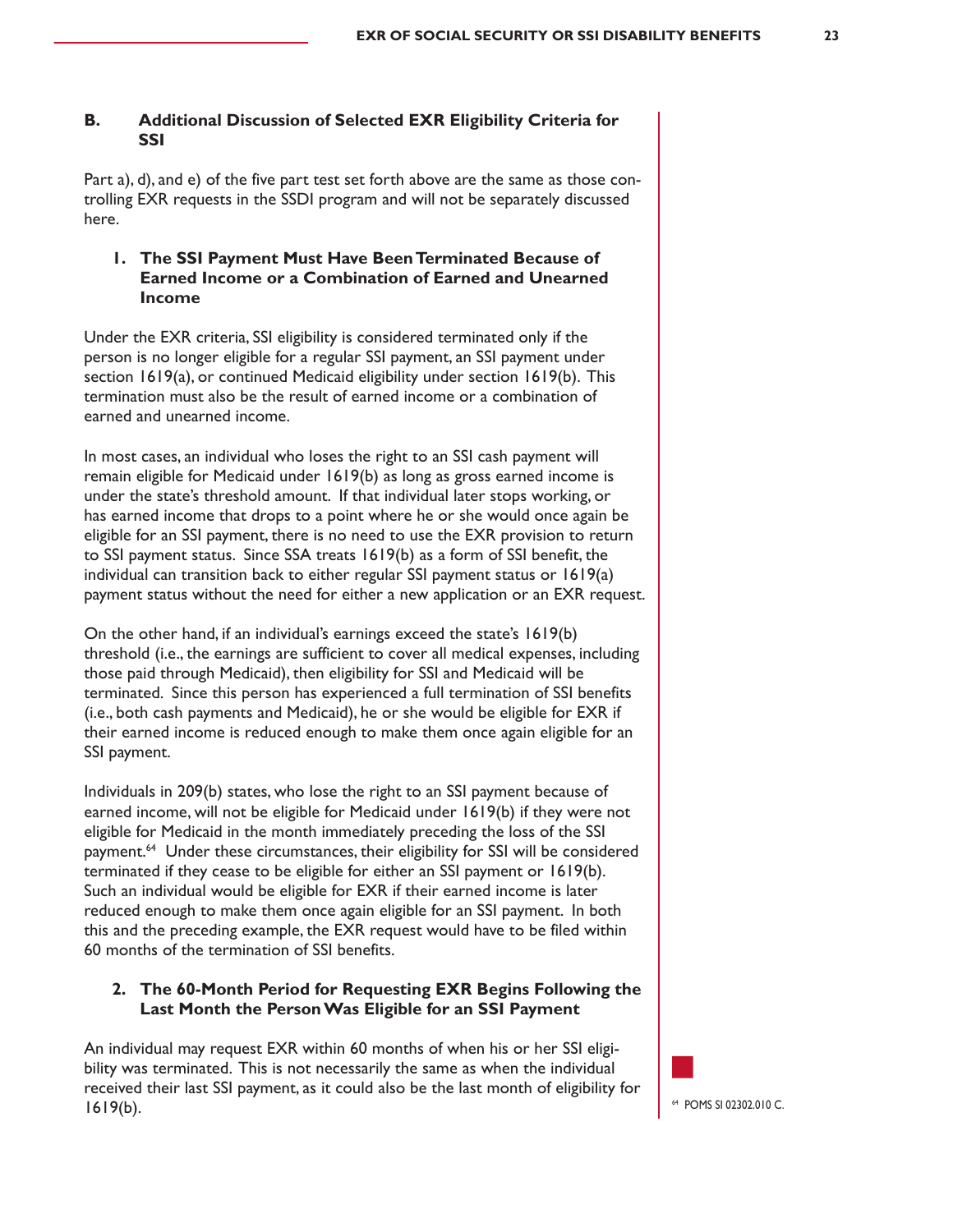In most cases, an individual who loses SSI payments because of earned income (or combined earned and unearned income) will retain SSI and Medicaid eligibility through the 1619(b) provision. This will later ensure the ability to return to cash benefits status if the wages are reduced.<sup>65</sup> As previously noted, in the cases involving 1619(b) eligibility, the individual will have no need to use the expedited reinstatement process.

In cases where the former SSI recipient loses all eligibility due to earnings, including eligibility for 1619(b), this 60-month period will begin with the month immediately following the month the individual's SSI eligibility was terminated.

#### **C. Provisional Benefits Pending Expedited Reinstatement Decision**

Like the rules governing SSDI, the SSI rules allow up to six months of provisional benefits while the EXR request is pending.<sup>66</sup> With SSI, provisional benefits begin no earlier than the month following the request for reinstatement.<sup>67</sup> Provisional benefits will be calculated using the usual SSI budgeting formula. Provisional benefits can be paid to both the individual and a previously eligible spouse.68 However, provisional benefits will not include a state supplement.<sup>69</sup>

#### **D. Effective Month of SSI Reinstatement**

If the individual meets the EXR criteria, SSA will begin paying reinstated SSI payments beginning with the month after the month that the EXR request was filed.<sup>70</sup> Unlike the EXR provisions for SSDI, there is no right to retroactive SSI benefits under the EXR provisions. Even if the individual would have been eligible for EXR several months prior to the month of the request, SSI payments will not be available for those months.

An example shows just how critical it is to file the SSI-related EXR request as early as possible.

**Example.** *Let's go back to Sam from the earlier examples. Sam lost his SSI and Medicaid eligibility when he began earning \$2,500 gross per month in January 2006.71 His SSI and Medicaid were terminated in January 2006.*

*Sam continued to earn at the \$2,500 level through all of 2006 and through the first six months of 2007. Throughout the entire period, Sam is not eligible for either an SSI payment or for Medicaid under 1619(b). Sam's job ends on June 30, 2007 and he has no earnings during the last six months of 2007.*

*Assume that throughout this example Sam's disability is the same as or related to the disability that was the basis for his original claim and that he would be found disabled under the medical improvement standard.*

Effective July 2007, Sam would meet SSI's criteria for expedited reinstatement and would be eligible for SSI payments through the remainder of 2007 under the EXR criteria. It is critical, however, that Sam request reinstatement as soon as possible because he can only be paid starting the month after his request is filed.

- <sup>65</sup> *See* partV.C. above.
- <sup>66</sup> 20 C.F.R. § 416.999c(a); POMS DI 13050.030 A.1.
- <sup>67</sup> 20 C.F.R. § 416.999c(a)(1); POMS DI 13050.030 E.1.
- <sup>68</sup> 20 C.F.R. § 416.999c(a)(3) & (4); POMS DI 13050.030 B&D.
- <sup>69</sup> 20 C.F.R. § 416.999c(a)(5); POMS DI 13050.030 B.1.
- <sup>70</sup> 20 C.F.R. § 416.999d(a); POMS DI 13050.030 E.1.
- <sup>71</sup> We assume that Sam resides in a state in which the 1619(b) threshold is below \$30,000 in annual earnings.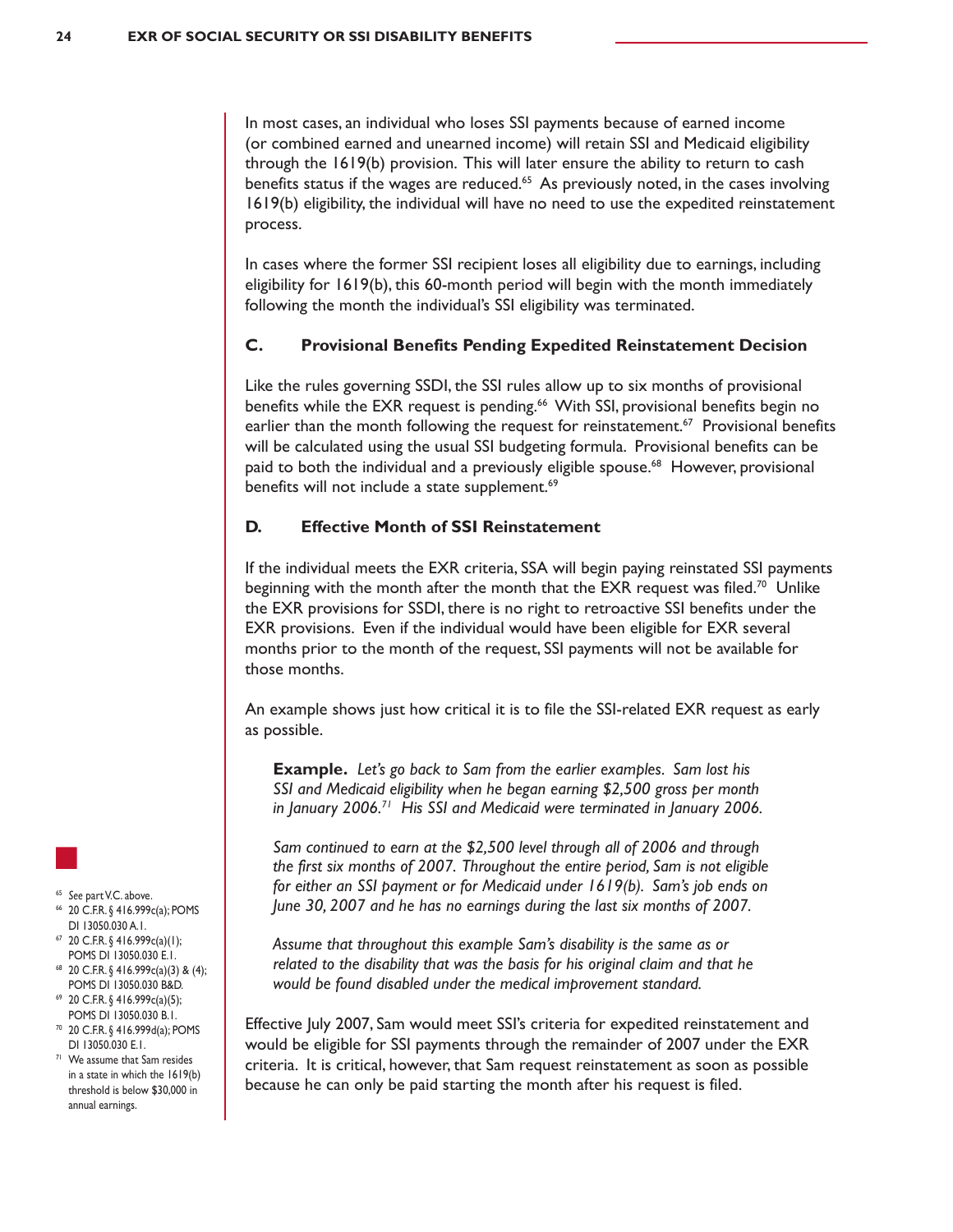In the perfect world we would like to see Sam request reinstatement as soon as he loses his job — even as early as late June 2007. If he waits until July 1, 2007 to file his request, his earliest month of EXR entitlement (and earliest month of entitlement to provisional SSI benefits) would be August 2007.

One problem for Sam if he files his EXR request in June 2007 is that he has performed SGA that month by earning \$2,500 in gross wages.<sup>72</sup> The regulations state that in order to qualify for EXR and be found unable to do SGA because of a medical condition the individual must "not do substantial gainful activity in the month of the EXR request."<sup>73</sup> Therefore, the earliest Sam can file his request is July 2007, and the earliest he will be eligible to receive an EXR payment is August 2007.

#### **E. What if the Request for Reinstatement is Denied?**

All decisions concerning an individual's right to SSI payments under the EXR provisions are considered initial determination and may be appealed using the normal appeal procedures.74 By contrast, a denial of the right to provisional benefits is not considered an initial determination and may not be appealed.<sup>75</sup>

#### **F. The 24-Month Initial Reinstatement Period**

The 24-month IRP operates a little differently for SSI, as months of 1619(b) eligibility are considered "payable months." Like SSDI, the IRP begins with the month that EXR benefits begin and ends when the individual has had 24 "payable months" of reinstatement benefits. Any month in which the individual receives either an SSI payment or is eligible for 1619(b) Medicaid is considered a payable month. Even if the entire SSI payment is withheld to recover an overpayment for the month, it will still be considered a payable month under this provision.<sup>76</sup>

**A New Right to Expedited Reinstatement.** Once the individual has had 24 payable months under SSI's EXR provisions (includes both SSI payment months and 1619(b) Medicaid eligibility months), he or she is once again eligible for reinstatement in the future if the EXR criteria is met.<sup>77</sup>

#### **G. Choosing to Request Expedited Reinstatement Versus Filing a New SSI Application**

#### **1. The Advantages of EXR Over a New Initial Application**

The biggest reasons to choose an EXR request rather than a new SSI application are similar to the reasons one would choose the EXR request over the new application in the SSDI program:

- EXR is a more streamlined process;
- Provisional benefits can be provided while a decision is being made;
- Medicaid can be provided as part of the provisional benefits;
- There will be no *Walton*-based denial/rescission of benefits if SGA is performed within 12 months of disability onset.
- <sup>72</sup> We can certainly assume that \$2,500 will be more than the SGA amount in 2007.
- <sup>73</sup> 20 C.F.R. § 416.999a(c)(2).
- <sup>74</sup> 20 C.F.R. § 416.999d(e); POMS DI 13050.085 C.1, DI 28057.025 C.1.
- <sup>75</sup> 20 C.F.R. § 416.999c(f); POMS DI 13050.085 B.1. DI 28057.025 B.
- <sup>76</sup> 20 C.F.R. § 416.999d(c); POMS DI 13050.040 C.2.
- <sup>77</sup> 20 C.F.R. § 416.999d(c).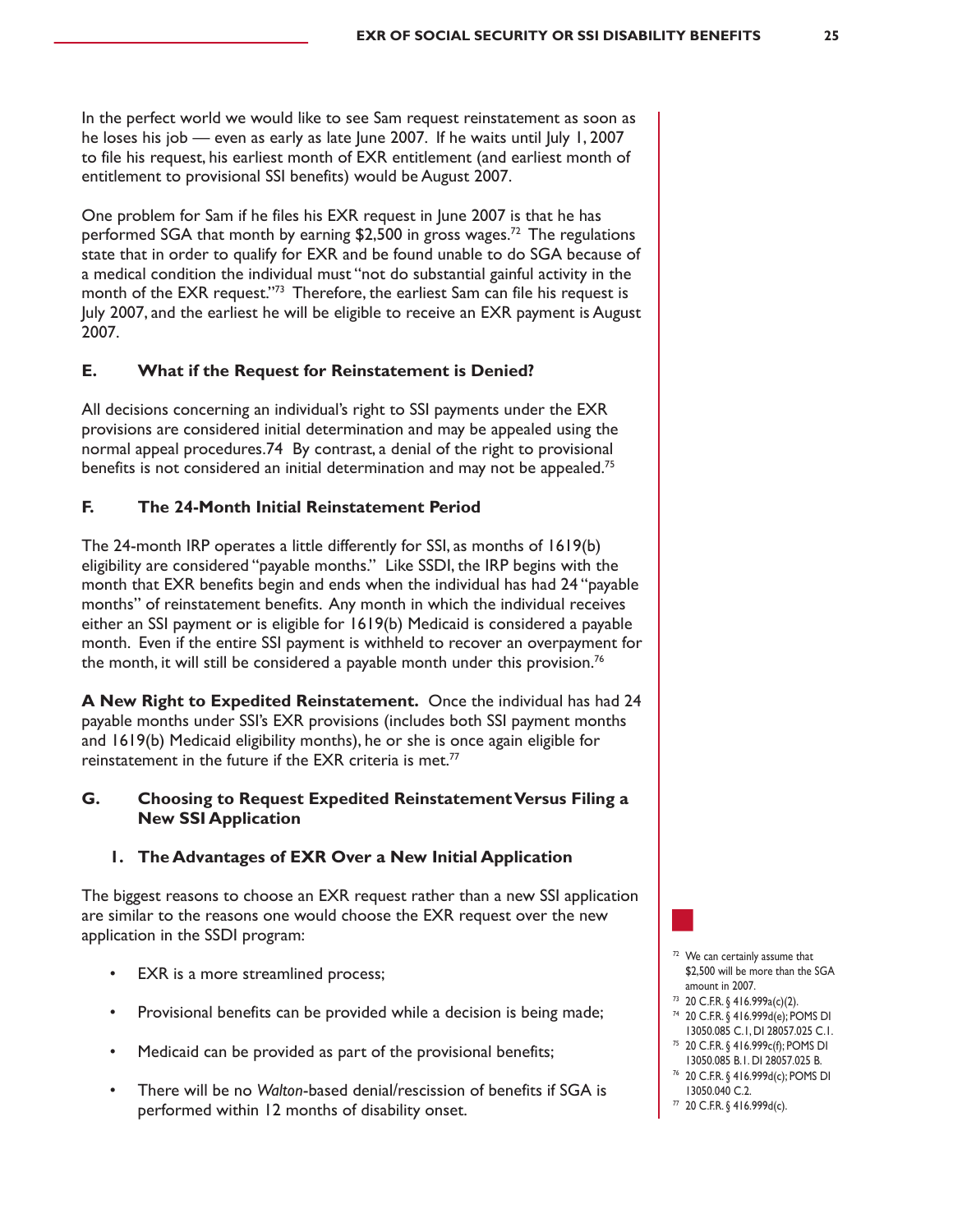The discussion in the SSDI section (part IV. H, above) will apply equally to the SSI analysis on these points.

#### **2. Reasons to File a New Application Rather Than an EXR Request**

Two of the advantages in the SSDI program for filing a new application rather than an EXR request also exist in the SSI program, namely:

- No 60-month time limit for the new application; and
- The claim can be based on a new disability.

Again, the discussion in the SSDI section (part IV. H, above) will apply equally to the SSI analysis on these points. The other advantage mentioned for a new application in the SSDI program — an immediate trial work period — will not be present for SSI as there is no TWP in the SSI program. Since the SSI payment rate will always be based on actual earned and unearned income, this will not vary when we compare those filing an EXR request with those filing a new application.

#### **Conclusion**

This policy and practice brief has focused on the work incentive known as expedited reinstatement of benefits. We have separately described how the EXR provisions will apply in the SSDI and SSI programs. In order to provide the proper context for how the EXR provisions play out in both programs, we have devoted some space in each section to describing the other key work incentives that will interrelate with the EXR provisions: in the SSDI section, we described the substantial gainful activity rule, the trial work period provisions, and the extended period eligibility provisions; in the SSI section, we described SSI payment calculation, section  $1619(a)$ , and section  $1619(b)$ .

This brief incorporates the new EXR regulations, which became effective on October 31, 2005. It also incorporates the new amended POMS provisions published in February 2006.

Finally, although this policy and practice brief goes into considerable detail, there are many issues that could not be covered. For example, we have not talked about the many individuals who have been dually entitled, both SSDI and SSI, and who may want to consider filing EXR requests with both programs. Those and other issues will certainly come up in the work of benefits specialists and may be covered in upcoming policy and practice briefs.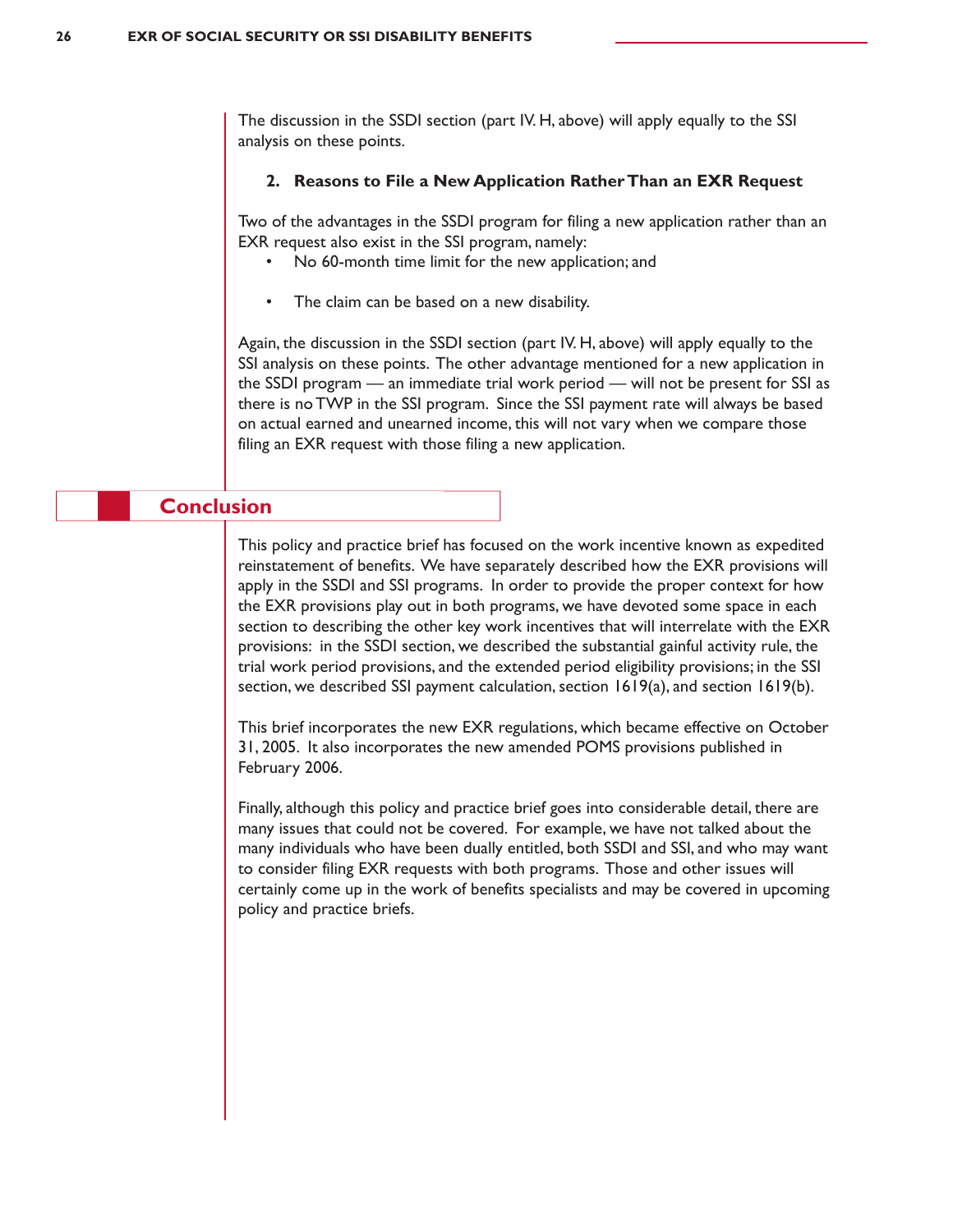**My Notes on Translating this to Practice:**

**My State Contacts:**